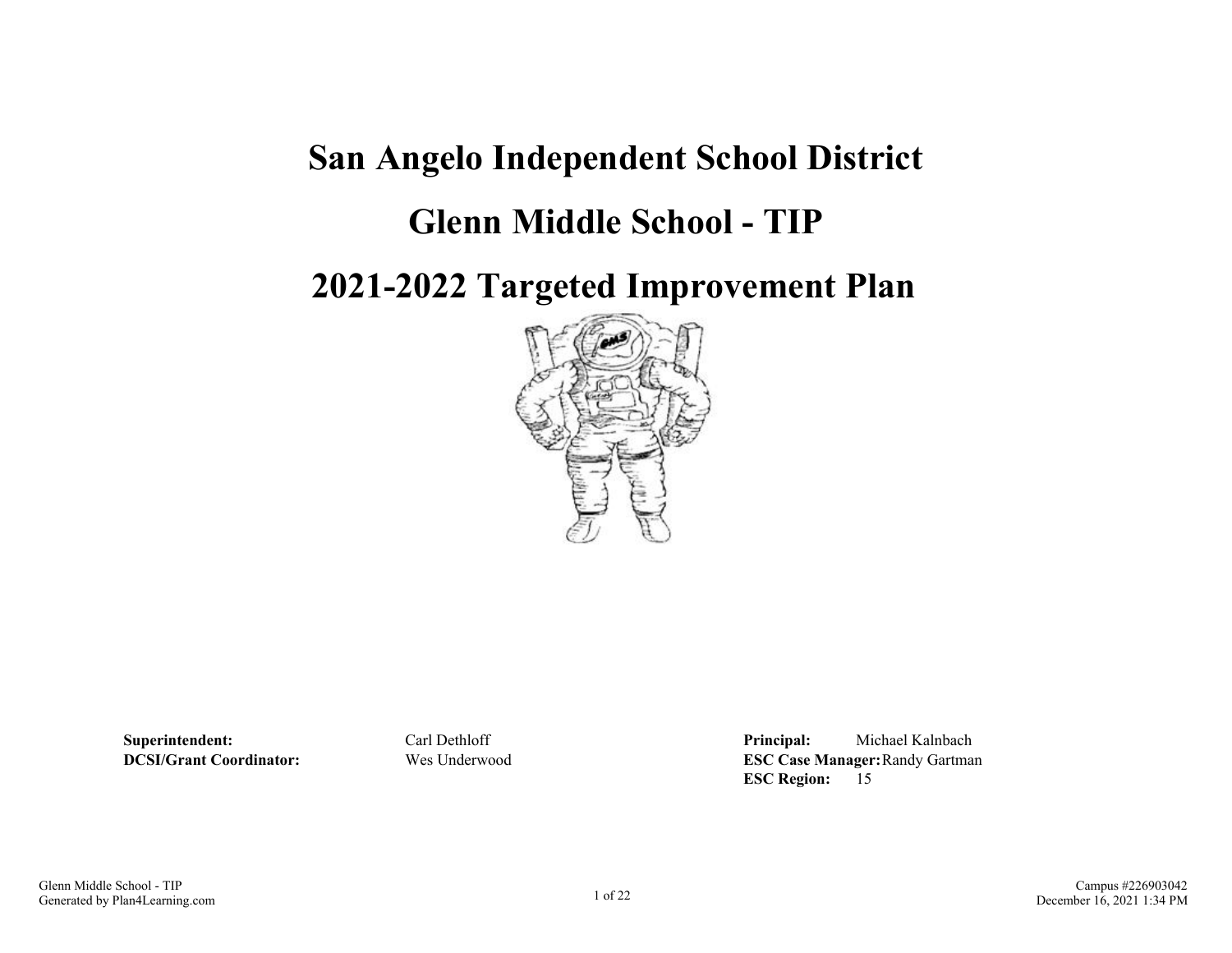## **Assurances**

#### **DCSI/Grant Coordinator**

I, the District Coordinator of School Improvement/Grant Coordinator, attest that I will provide or facilitate the provision of all the necessary district-level commitments and support mechanisms to ensure the successful implementation of the Targeted Improvement Plan for this campus. I understand I am responsible for the implementation of all intervention requirements. If I am the principal supervisor, I understand I am responsible for ensuring the principal carries out the plan elements as indicated herein.

**Signature:** Wes Underwood

#### **Principal Supervisor**

I, as supervisor of the principal for this campus, attest that I will coordinate with the DCSI/Grant Coordinator to provide or facilitate the provision of all the necessary district-level commitments and support mechanisms to ensure the principal I supervise can achieve successful implementation of the Targeted Improvement Plan for this campus. I understand I am responsible for ensuring the principal carries out the plan elements as indicated herein.

**Signature:** Wes Underwood

#### **Principal**

I, as principal for this campus, attest that I will coordinate with the DCSI/Grant Coordinator (and my supervisor, if they are not the same person) to use the district-provided commitments and support mechanisms to ensure the successful implementation of the Targeted Improvement Plan for this campus. I agree to carry out the plan elements as indicated herein.

**Signature:** Michael Kalnbach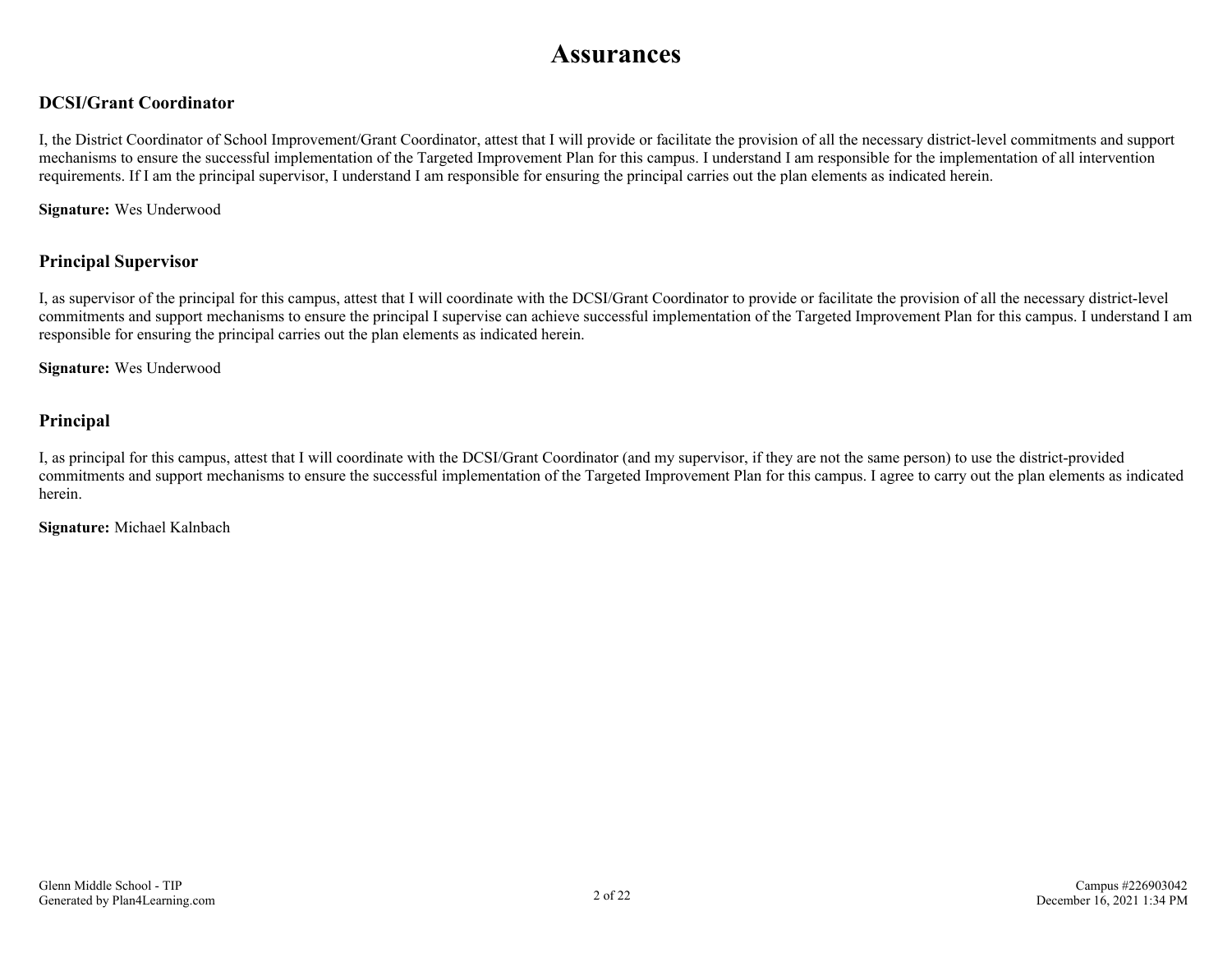# **Data Analysis**

### **Domain 1**

**Domain 1: What accountability goal has your campus set for this year? Be sure to include how you determined the goal for each domain and how these goals will impact your overall Accountability Rating.**

Our Domain I goal is to achieve a component score of 39 and a scale score of 71. We will do this by achieving the following results on STARR in 2022:

Approaches: 70

Meets: 33

Masters: 15

We are focusing on data-driven instruction and have allowed for daily PLCs in our core subject and tested areas for the 2021-2022 school year. This allows teachers to intentionally design, analyze classroom data, and group students in a way that maximizes learning and growth. We believe that having all students for in-person instruction this year will help achieve our goals.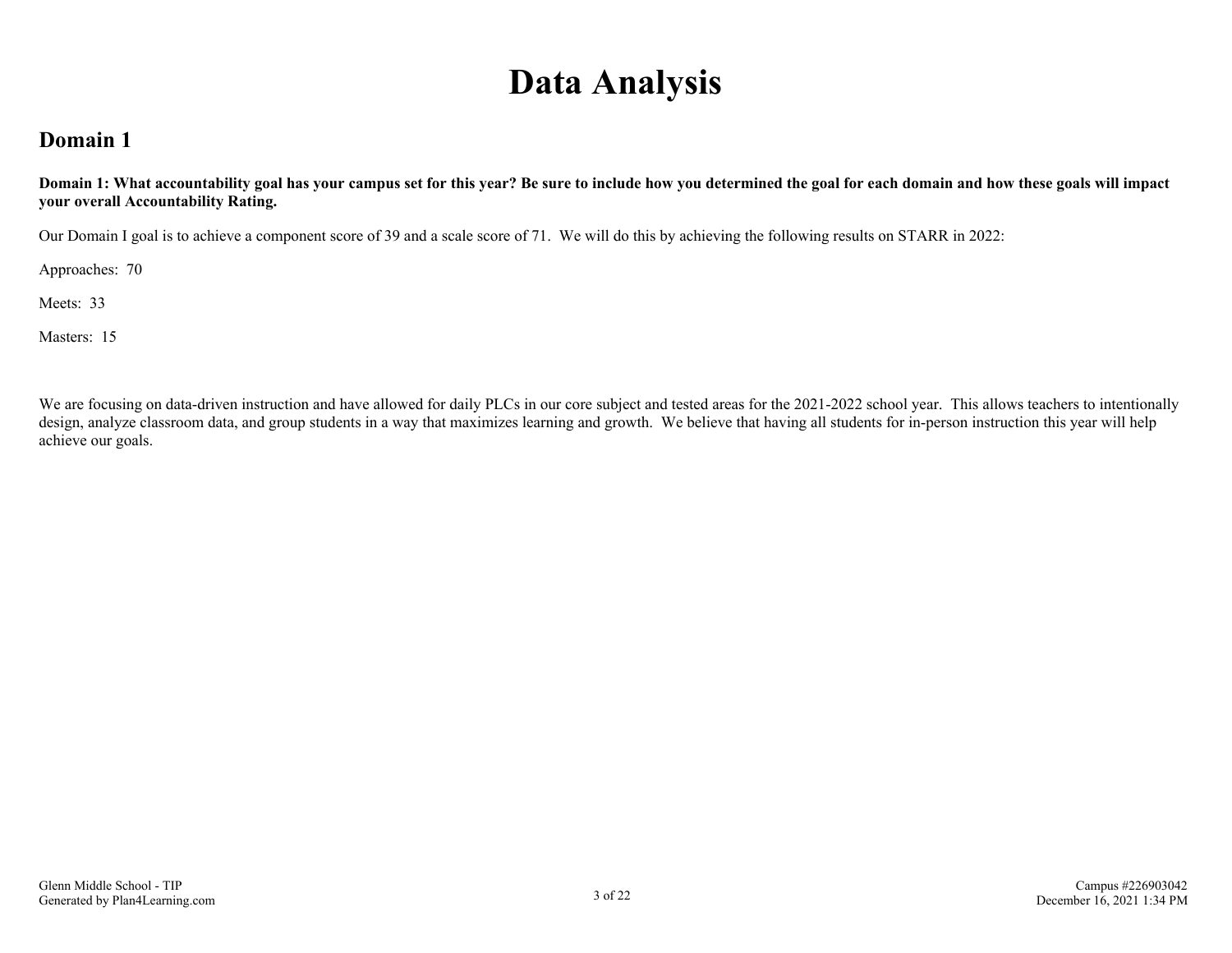## **Domain 2A or 2B**

#### **Domain 2A or 2B: What accountability goal has your campus set for this year? Be sure to include how you determined the goal and how these goals will impact your overall Accountability Rating.**

Our goal for 2A (Academic Growth) is to achieve a component score of 66 with a scaled score of 70. Glenn had over 20% of students receive instruction online last year. We have developed supports to help students during the school day and have refined processes to prioritize students and objectives. Students are also goal setting with mentor teachers and tracking progress to identify areas of need throughout the year.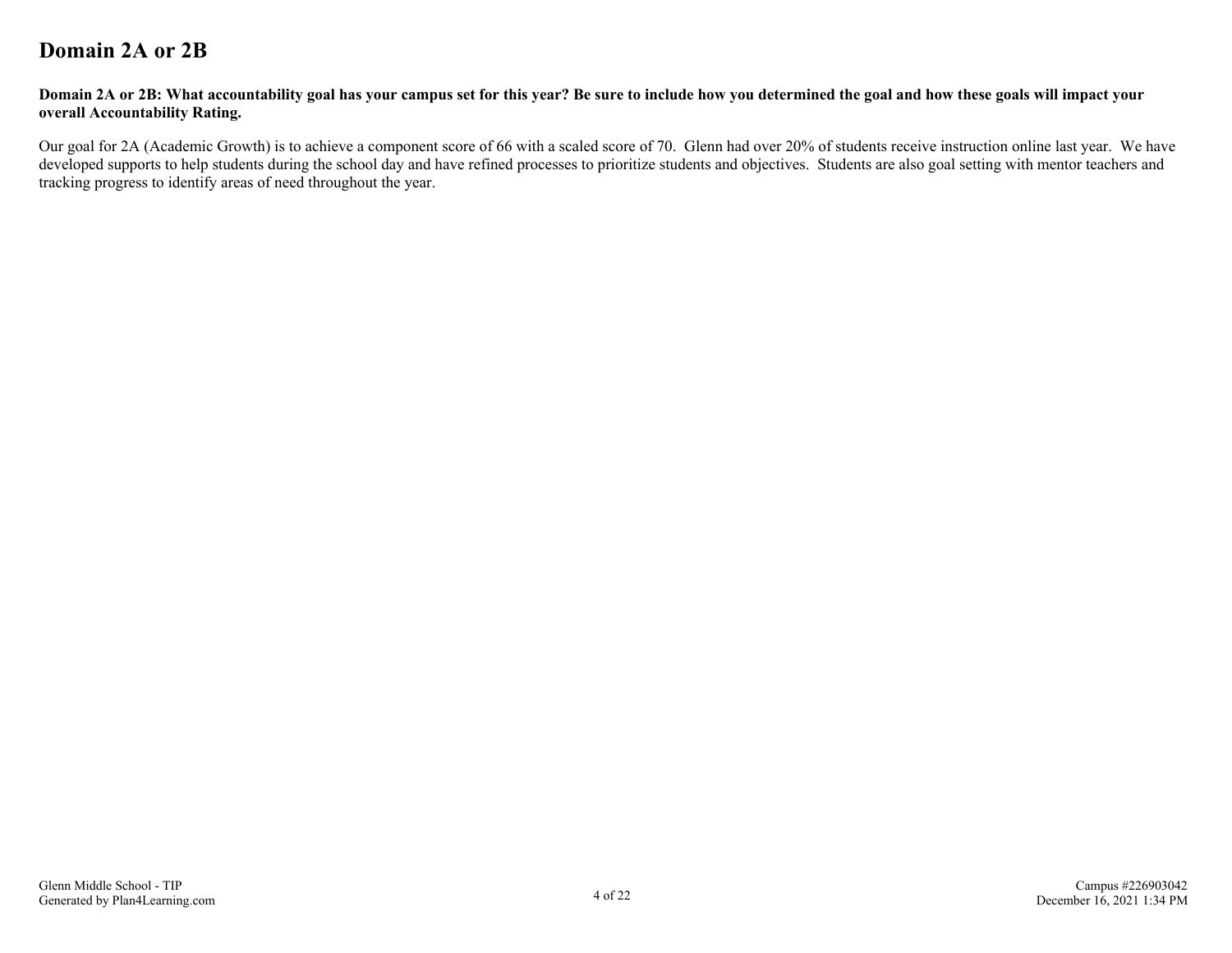## **Domain 3**

**Domain 3: What accountability goal has your campus set for this year? Be sure to include how you determined the goal for each domain and how these goals will impact your overall Accountability Rating.**

Our goal is a component Score of 25 and a scaled score of 68. Glenn is aiming for achieving 5 targets in academic achievement, 5 targets in growth, and meeting the EL Proficiency status. This is an increase of 3 targets in academic achievement (ELA Eco Dis, ELA Hispanic, and Math Eco DIS), 5 targets for growth (ELA Eco Dis, ELA Hispanic, ELA ELL, Math Eco Dis, and Math Hispanic), and maintaining in EL proficiency as compared to 2019.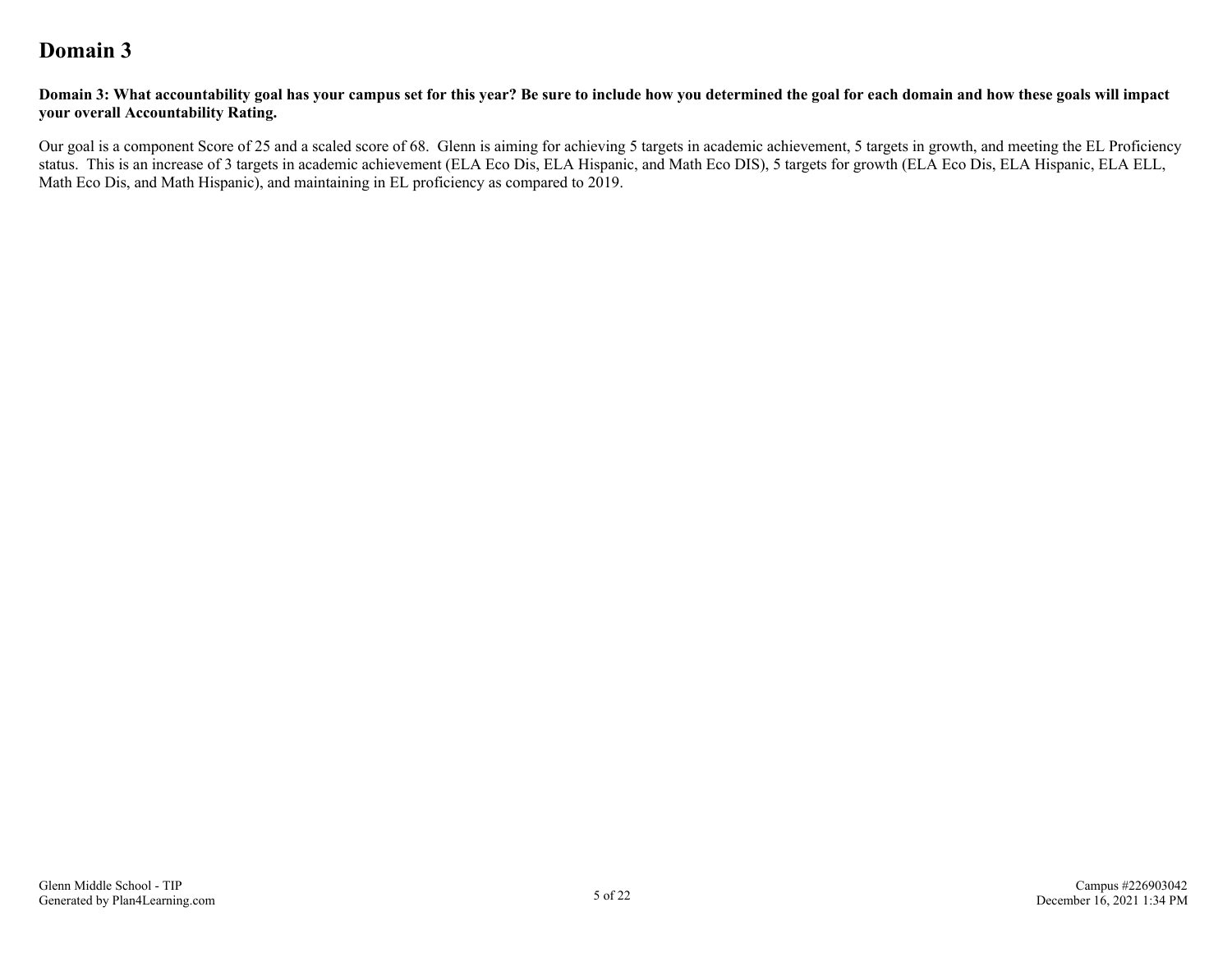### **Subject Areas and Student Groups**

#### **Which subjects are a focus this year when thinking about student performance? Why have you identified these specific subject areas? What is the intended impact on your accountability domain scores?**

Our focus for 2022 will be math and reading growth. We will prioritize these focus areas to support our students in making up for learning loss from COVID. Prioritizing math and reading will improve our overall data for the current school year in all student groups. Focusing on growth increases student ownership of their learning because the goal is attainable. Students who are behind academically engage more in their learning if they have a reachable goal. If our students meet the growth measures the accountability domain scores will increase greatly.

#### **Which student group outcomes are you targeting in these goals? What is the intended impact on your accountability domain scores?**

We will focus on our Eco Dis, ELs, and Special Education students. These groups of students need to be prioritized this year in terms of their growth. Focusing on these student groups will help support our accountability scores across the board, but particularly in Domain 3 since these targets were missed.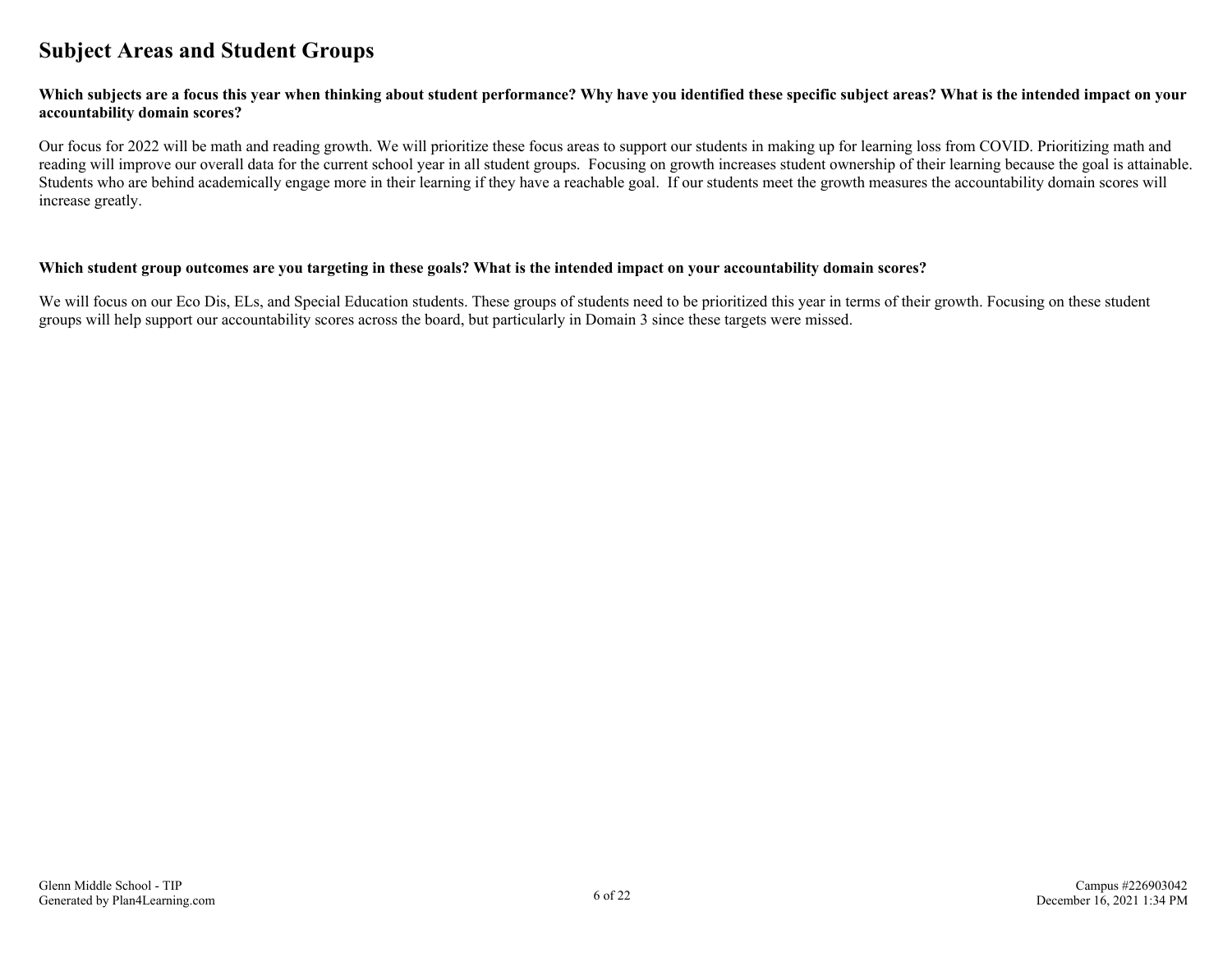# **Essential Actions**

**Essential Action : Develop campus instructional leaders with clear roles and responsibilities. Implementation Level: Partial Implementation** 

**Essential Action : Recruit, select, assign, induct and retain a full staff of highly qualified educators. Implementation Level: Partial Implementation** 

**Essential Action : Compelling and aligned vision, mission, goals, values focused on a safe environment and high expectations. Implementation Level: Partial Implementation** 

**Essential Action : Daily use of high-quality instructional materials aligned to instructional planning calendars and interim and formative assessments. Implementation Level: Partial Implementation** 

**Essential Action : Effective classroom routines and instructional strategies. Implementation Level: Partial Implementation** 

**Essential Action : Data-driven instruction. Implementation Level: Partial Implementation**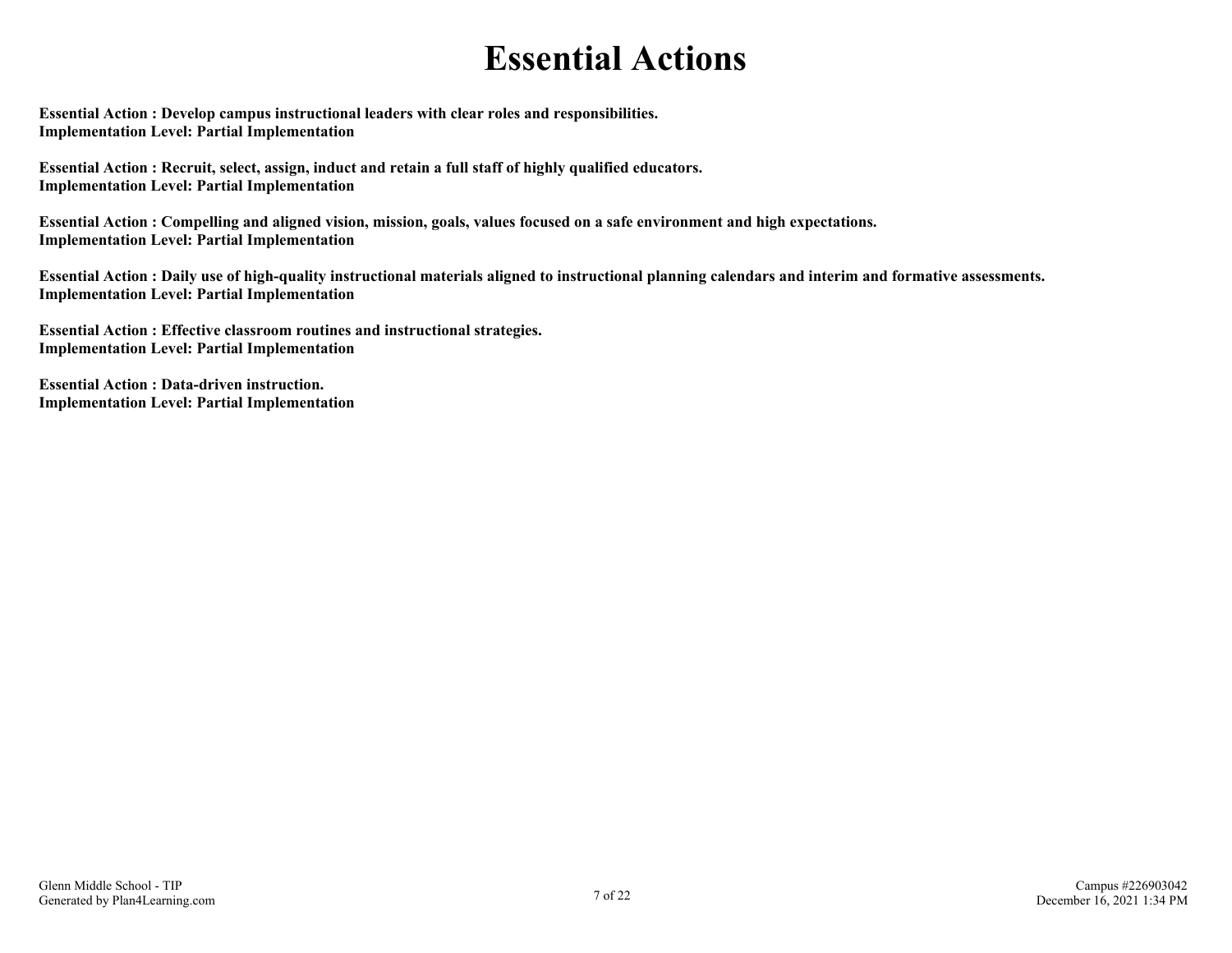# **Cycles**

#### **Cycle 1 - (Sept – Nov)**

**Did you achieve your student performance data goals? Why or why not?:** We got everything into place that we set out to get into place at the beginning of the school year. Our student performance met the goals for some grade levels and projected proficiency levels. Students did not meet the performance goals in a few grade levels and projected proficiency levels.

**1. Essential Action 4.1:** Daily use of high-quality instructional materials aligned to instructional planning calendars and interim and formative assessments.

#### **Implementation Level:** Partial Implementation

**Rationale:** Students are not reading at levels that are appropriate for success in their current grade levels or on assessments. SAISD has partnered with Scholastic for the purpose of improving ELAR instructional practices. Literacy is a major focus of our district. We have created a comprehensive planning process that focuses on alignment, engagement, quality questioning, and assessment and began implementation in the 20-21 school year. The new PLC cycle will serve to focus our efforts with instruction, engagement, and assessment to the verbs of the TEKS to make sure we are aligned to the objectives. Students will read on grade level positively impacting their academic success in all subject areas.

#### **Who will you partner with?:** VIP

**How will you build capacity in this Essential Action?** We will build capacity by partnering with the Curriculum and Instruction department and E2L. We will train all new staff on the clear and structured PLC Cycle that includes lesson planning protocols that are based on data and clearly defined curricular goals. As well, the district has partnered with Scholastic to help improve reading instruction effectiveness.

**How will you communicate these priorities to your stakeholders? How will you create buy-in?:** We will communicate these priorities to our students and parents through our Teacher Mentor Network student goal-setting process. Each student has a teacher mentor that communicates with them and their parents about their individual goals and how their individual goals align with the broader campus goals specifically related to reading, but also other academic, social, and behavioral goals.

**Desired Annual Outcome:** By May 2022, 100% of all classrooms observed weekly will show evidence that direct instruction, instructional activities, and/or assessments are requiring students to do what the verb of the objective is requiring them to do.

**District Commitment Theory of Action:** If the District provides schools with access to student academic, behavioral, and on-track to graduate data (present and historical), and the District has effective systems for identifying and supporting struggling learners, and the district policies and practices support effective instruction in schools, then the campus will have the tools they need to have quality PLC meetings that consistently focus on data and protocols for planning to meet the needs of all learners.

**Desired 90-day Outcome:** By December 2021, 90% of all classrooms observed weekly will show evidence that direct instruction, instructional activities, and/or assessments are requiring students to do what the verb of the objective is requiring them to do.

**District Actions:** The district will provide support with implementation of the PLC process and calibrate walkthrough process with campus administrators.

#### **Did you achieve your 90 day outcome?:** Yes

**Why or why not?:** It was noted on 98% of all campus walkthroughs that instruction, assessment, or activities were aligned to the verb of the objective.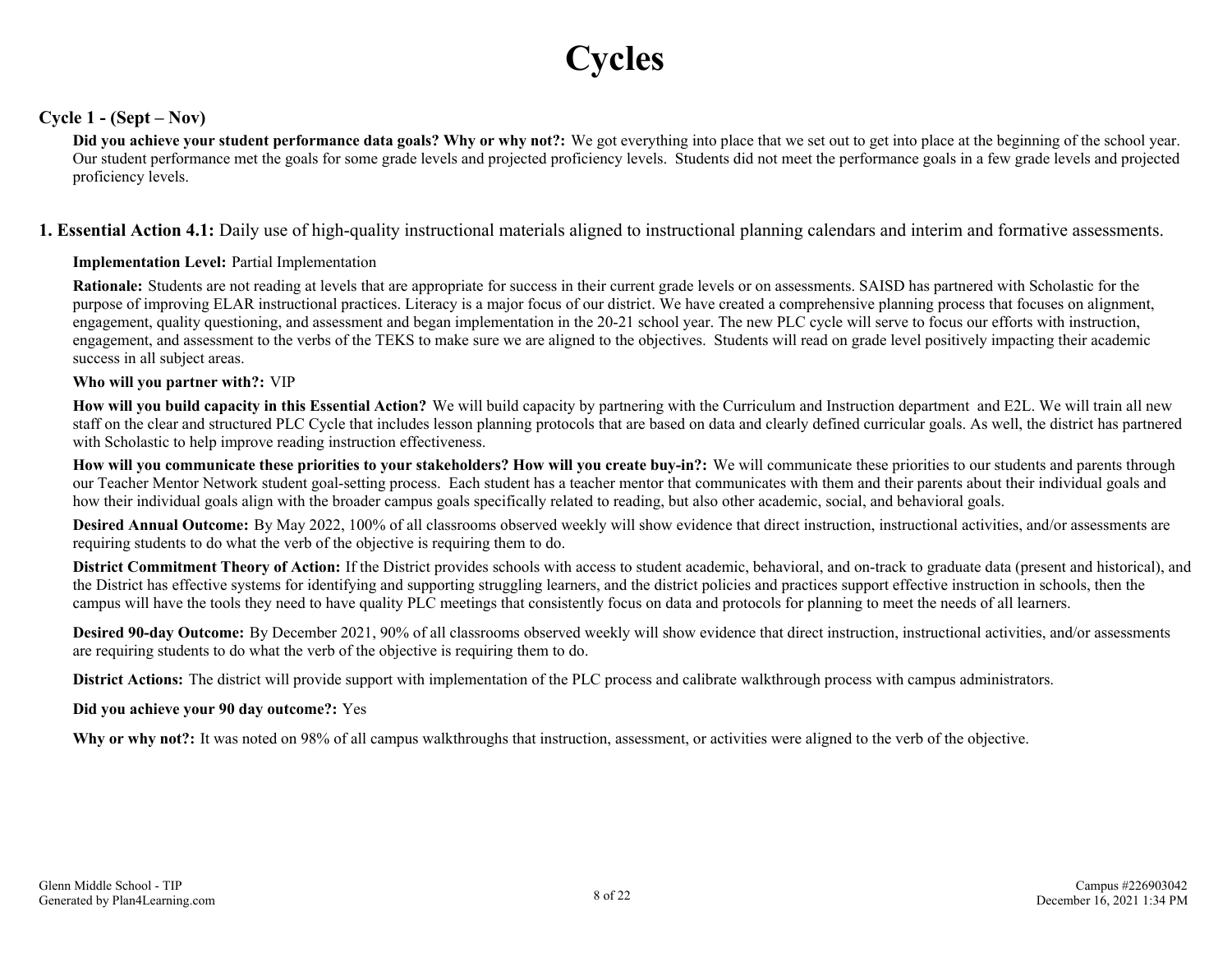| <b>Step 1 Details</b>                                                                                                                                                                                                                                                                                                                                                                                                                                                                                                                                                                                          | <b>Formative Reviews</b>                                                                                                                                                              |
|----------------------------------------------------------------------------------------------------------------------------------------------------------------------------------------------------------------------------------------------------------------------------------------------------------------------------------------------------------------------------------------------------------------------------------------------------------------------------------------------------------------------------------------------------------------------------------------------------------------|---------------------------------------------------------------------------------------------------------------------------------------------------------------------------------------|
| Action Step 1: Create model lesson planning through PLC Cycle for core content areas. All new staff will<br>be trained on this process through campus-directed professional learning and district-level professional<br>development through the New Teacher Academy.<br><b>Evidence Used to Determine Progress: Lesson Planning Document</b><br>Person(s) Responsible: Campus Admin Team / District C&I<br>Resources Needed: Lesson Planning Doc and time<br><b>Addresses an Identified Challenge: Yes</b><br>Start Date: September 1, 2021 - Frequency: Weekly - Evidence Collection Date: November<br>1,2021 | <b>Progress toward Action Steps: Met</b><br>Necessary Adjustments/Next Steps: Monitor lesson plan<br>development in PLC cycle. Review training on January 3 campus PLC<br>design day. |
| <b>Step 2 Details</b>                                                                                                                                                                                                                                                                                                                                                                                                                                                                                                                                                                                          | <b>Formative Reviews</b>                                                                                                                                                              |
| Action Step 2: Debrief with PLC teams and campus leadership to review boosters and barriers of PLC<br>process.<br><b>Evidence Used to Determine Progress: Debrief notes</b><br>Person(s) Responsible: Campus Admin Team; Curriculum and Instruction<br><b>Resources Needed: Time</b><br><b>Addresses an Identified Challenge: No</b><br>Start Date: September 1, 2021 - Frequency: Quarterly - Evidence Collection Date:<br>November 30, 2021<br><b>Funding Sources:</b> - 6300-Supplies and materials - \$500                                                                                                 | <b>Progress toward Action Steps: Some Progress</b><br>Necessary Adjustments/Next Steps: Monitor this process throughout<br>the rest of the year.                                      |
| <b>Step 3 Details</b>                                                                                                                                                                                                                                                                                                                                                                                                                                                                                                                                                                                          | <b>Formative Reviews</b>                                                                                                                                                              |
| Action Step 3: Campus administration will develop a walkthrough schedule to monitor alignment of PLC<br>process to instructional delivery in the classroom and provide feedback to teachers.<br>Evidence Used to Determine Progress: Completed walkthroughs and feedback notes.<br>Person(s) Responsible: Campus administrative team<br><b>Resources Needed: Time</b><br><b>Addresses an Identified Challenge: Yes</b><br>Start Date: September 8, 2021 - Frequency: Weekly - Evidence Collection Date: December<br>10, 2021                                                                                   | <b>Progress toward Action Steps: Significant Progress</b><br>Necessary Adjustments/Next Steps: Continue to evaluate the<br>feedback process to ensure it is meaningful to teachers.   |

**What challenges do you think you'll encounter in achieving desired campus or student outcomes for this cycle?:** We will face the challenge of staff who are new to the profession and/or have not been trained to ensure that all lesson activities and assessments are aligned to the depth and complexity of the objectives.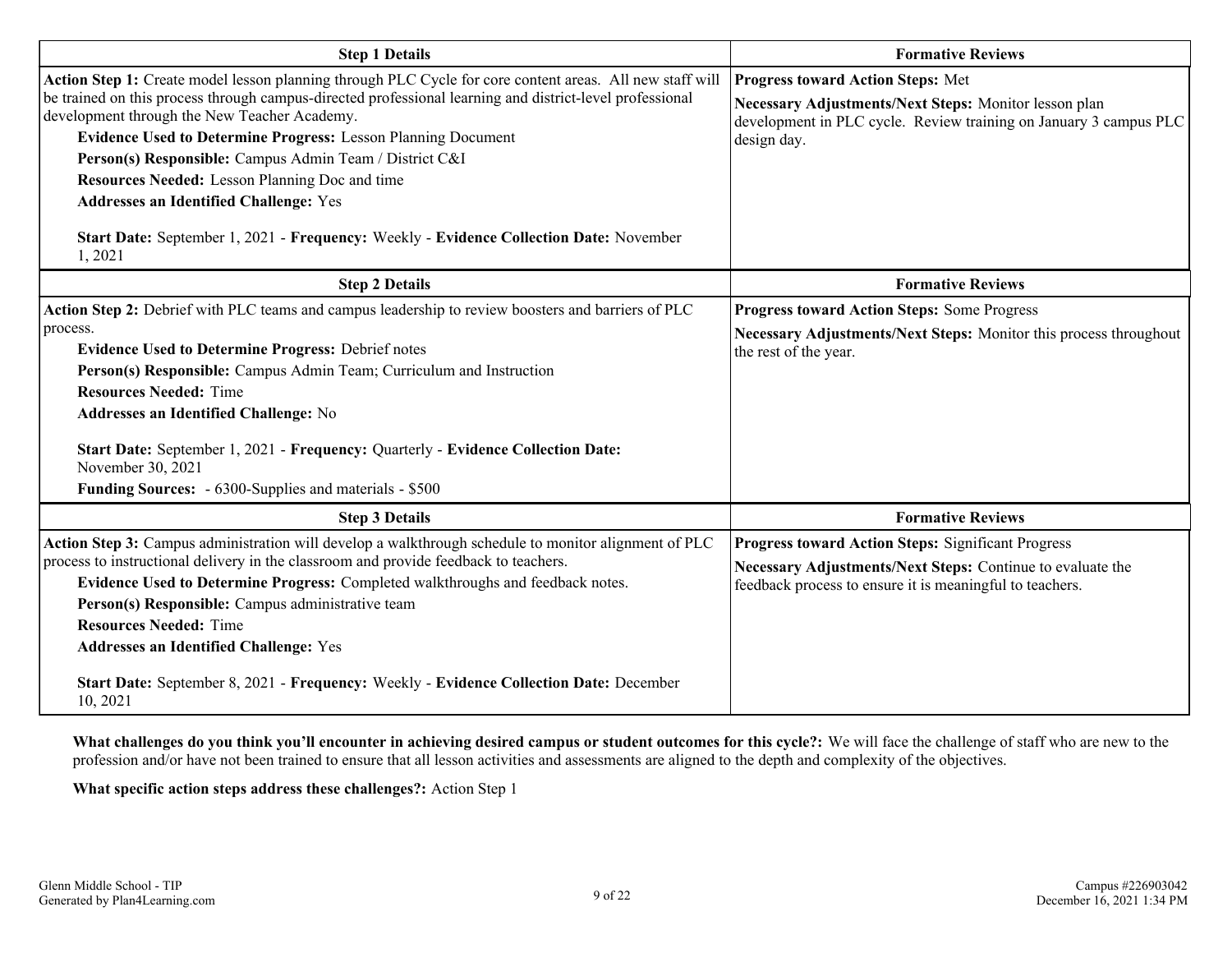#### **Cycle 1 - (Sept – Nov)**

#### **2. Essential Action 5.3:** Data-driven instruction.

#### **Implementation Level:** Partial Implementation

**Rationale:** We need to continue the work that was started last year with the regular and systematic approach to assessment, data disaggregation, planning for intervention and extension, and differentiated intervention and extension.

#### **Who will you partner with?:** VIP

**How will you build capacity in this Essential Action?** In partnership with Engage2Learn, Scholastic, and Math Solutions through our PLC process, all teachers will be given protected time to meet frequently and regularly for in-depth conversations about formative and interim student data to determine adjustments to instruction, setting, groupings, and materials focused on meeting the needs of both struggling learners and learners needing acceleration.

**How will you communicate these priorities to your stakeholders? How will you create buy-in?:** We will ensure our staff is aware of our priorities in our annual summer professional learning. We will continually get feedback from students and teachers through regular PLC meetings and the collection of student exemplars to gauge the success of the process. We will communicate this process and priority to our parents through our monthly parent updates as well as through our PTO meetings and Site-Based meetings.

**Desired Annual Outcome:** By December, 2021 all PLC's will have completed at least two learning cycles which include the data disaggregation meetings, analysis of student exemplars, planning for intervention and extension, differentiated instructional intervention, and reteaching and reassessing.

**District Commitment Theory of Action:** If the District provides schools with access to student academic, behavioral, and on-track to graduate data (present and historical),and the District has effective systems for identifying and supporting struggling learners, and the district policies and practices support effective instruction in schools, then the campus will have the tools they need to have quality PLC meetings that consistently focus on data and protocols for planning to meet the needs of all learners.

**Desired 90-day Outcome:** By the end of the eleventh week of school, all PLCs will have a comprehensive plan for consistent calendared targeted intervention systems based on data collected from MAP as well as common formative assessments.

**District Actions:** The District will continue to provide support for PLC cycle process and development of assessments.

#### **Did you achieve your 90 day outcome?:** Yes

Why or why not?: All PLCs have a comprehensive plan for intervention (re-teaching, differentiation, and re-assessing for mastery) based on the MAP data, but also using an objectives-based approach to determining the effectiveness of instruction and the overall and individual mastery of specific objectives.

| <b>Step 1 Details</b>                                                                                                                                                                                                                                                                                                                                                                                                                                                                                                            | <b>Formative Reviews</b>                                                                                                                                                                     |  |  |  |  |
|----------------------------------------------------------------------------------------------------------------------------------------------------------------------------------------------------------------------------------------------------------------------------------------------------------------------------------------------------------------------------------------------------------------------------------------------------------------------------------------------------------------------------------|----------------------------------------------------------------------------------------------------------------------------------------------------------------------------------------------|--|--|--|--|
| Action Step 1: Design and communicate clear expectations for the PLC process due to the 50% reduction<br>in planning time that teachers have this year.<br>Evidence Used to Determine Progress: Documentation of clear expectations for how PLCs<br>will operate (one-pager) due to the loss of planning time that was included in the previous year.<br>Person(s) Responsible: Principal, IC<br>Resources Needed: Norms, Exemplar lesson plans, CKH social contract exemplars<br><b>Addresses an Identified Challenge: None</b> | <b>Progress toward Action Steps: Significant Progress</b><br>Necessary Adjustments/Next Steps: Conduct current state/optimal<br>state evaluation of campus PLC process and adjust as needed. |  |  |  |  |
| <b>Start Date:</b> September 1, 2021 - Frequency: One Time - Evidence Collection Date:<br>December 17, 2021                                                                                                                                                                                                                                                                                                                                                                                                                      |                                                                                                                                                                                              |  |  |  |  |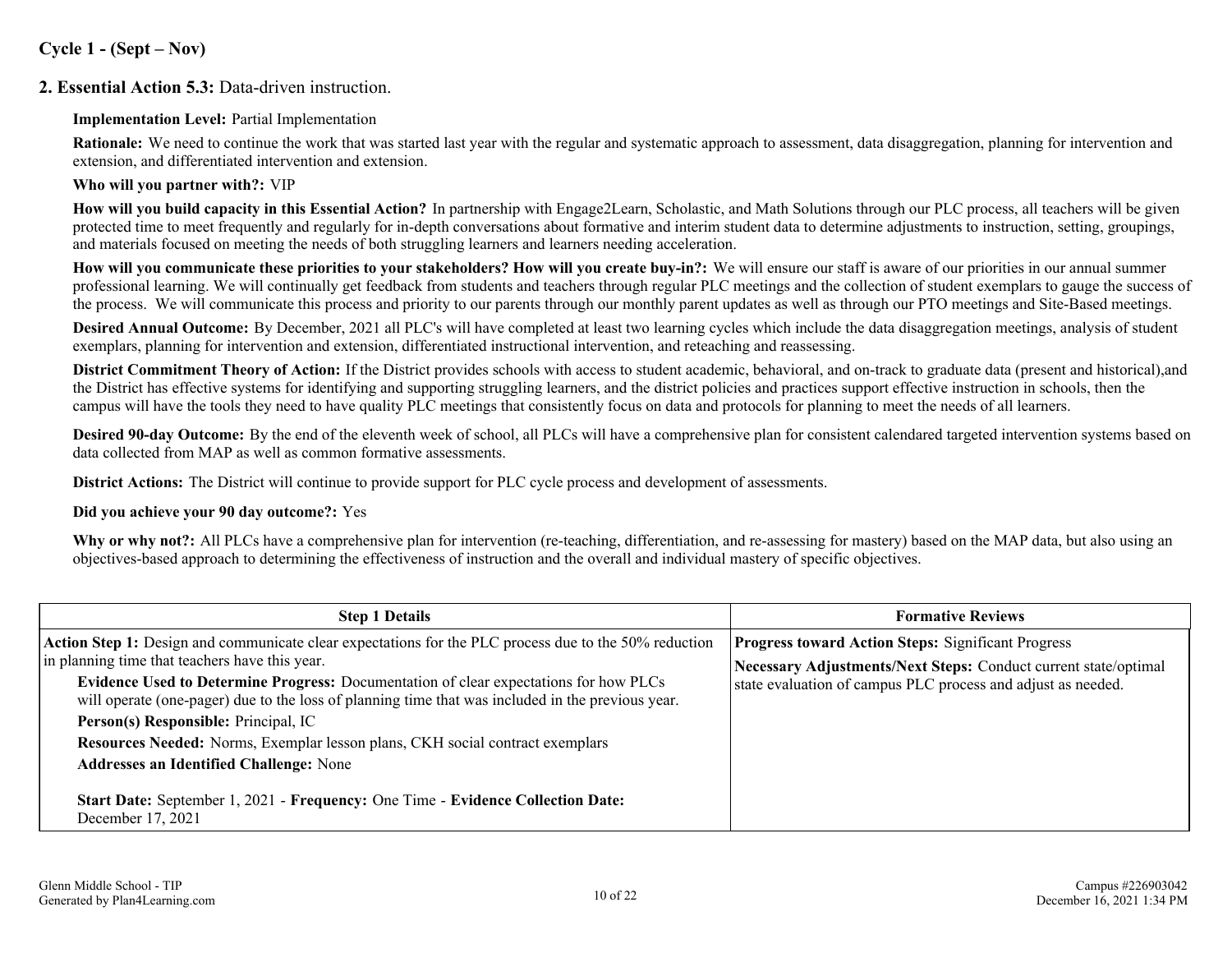| <b>Step 2 Details</b>                                                                                                                                                                                                                                                                                                                                                                                                                                                    | <b>Formative Reviews</b>                                                                                                                                                                                                                  |
|--------------------------------------------------------------------------------------------------------------------------------------------------------------------------------------------------------------------------------------------------------------------------------------------------------------------------------------------------------------------------------------------------------------------------------------------------------------------------|-------------------------------------------------------------------------------------------------------------------------------------------------------------------------------------------------------------------------------------------|
| Action Step 2: Design comprehensive lesson plan submission process for monitoring the planning process<br>in PLCs.<br>Evidence Used to Determine Progress: Weekly lesson plans submitted by teachers<br>Person(s) Responsible: Principal, IC<br>Resources Needed: Exemplar lesson plans<br><b>Addresses an Identified Challenge: None</b><br>Start Date: September 1, 2021 - Frequency: Weekly - Evidence Collection Date: December<br>17, 2021<br><b>Step 3 Details</b> | <b>Progress toward Action Steps: Met</b><br>Necessary Adjustments/Next Steps: Continue to monitor lesson plan<br>submission and provide timely feedback to teachers.<br><b>Formative Reviews</b>                                          |
| Action Step 3: Assign campus administrators to each PLC and monitor the creation and delivery of<br>assessments and interventions through data analysis.<br><b>Evidence Used to Determine Progress: Exemplar assessments</b><br>Person(s) Responsible: All principals, IC<br>Resources Needed: n/a<br><b>Addresses an Identified Challenge: None</b><br>Start Date: September 8, 2021 - Frequency: Ongoing - Evidence Collection Date: December<br>17, 2021              | <b>Progress toward Action Steps: Met</b><br>Necessary Adjustments/Next Steps: Monitor PLC lesson plan<br>assignments through classroom walkthroughs and review intervention<br>groups.                                                    |
| <b>Step 4 Details</b>                                                                                                                                                                                                                                                                                                                                                                                                                                                    | <b>Formative Reviews</b>                                                                                                                                                                                                                  |
| Action Step 4: Analyze MAP data with teachers during PLCs.<br><b>Evidence Used to Determine Progress: MAP reports</b><br>Person(s) Responsible: Principal, IC<br>Resources Needed: MAP growth and proficiency reports.<br><b>Addresses an Identified Challenge: None</b><br>Start Date: October 1, 2021 - Frequency: Quarterly - Evidence Collection Date: November 1,<br>2021                                                                                           | <b>Progress toward Action Steps: Some Progress</b><br>Necessary Adjustments/Next Steps: We will use the Winter MAP<br>test to analyze student growth and mastery of objectives to continue<br>our process for intervention and extension. |

**What challenges do you think you'll encounter in achieving desired campus or student outcomes for this cycle?:** Not all teachers have been trained on how to plan for and deliver targeted intervention for their classes.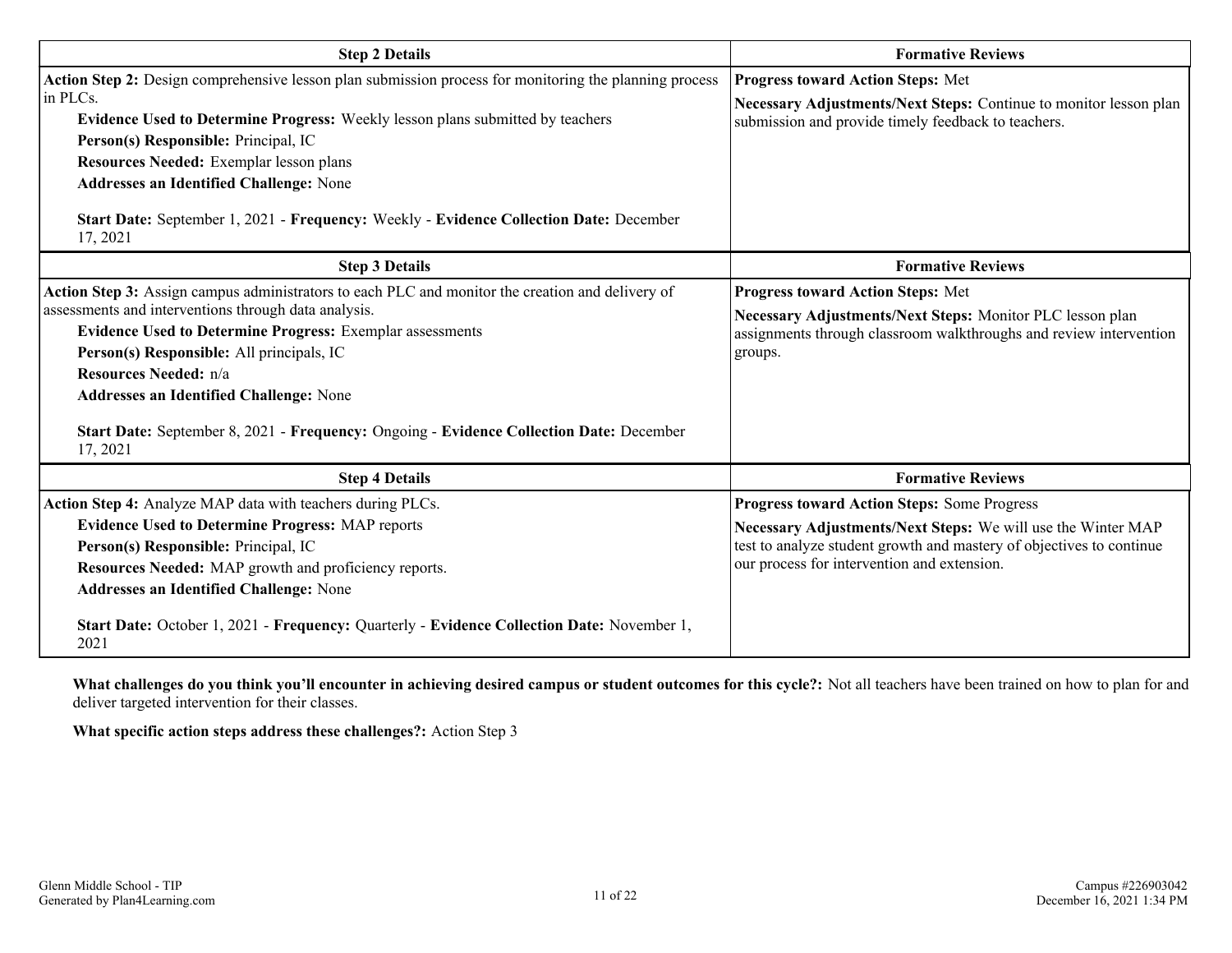#### **Cycle 2 - (Dec – Feb)**

#### **Did you achieve your student performance data goals? Why or why not?:** None

**1. Essential Action 4.1:** Daily use of high-quality instructional materials aligned to instructional planning calendars and interim and formative assessments.

#### **Implementation Level:** Partial Implementation

**Rationale:** Students are not reading at levels that are appropriate for success in their current grade levels or on assessments. SAISD has partnered with Scholastic for the purpose of improving ELAR instructional practices. Literacy is a major focus of our district. We have created a comprehensive planning process that focuses on alignment, engagement, quality questioning, and assessment and began implementation in the 20-21 school year. The new PLC cycle will serve to focus our efforts with instruction, engagement, and assessment to the verbs of the TEKS to make sure we are aligned to the objectives. Students will read on grade level positively impacting their academic success in all subject areas.

#### **Who will you partner with?:** VIP

**How will you build capacity in this Essential Action?** We will build capacity by partnering with the Curriculum and Instruction department and E2L. We will train all new staff on the clear and structured PLC Cycle that includes lesson planning protocols that are based on data and clearly defined curricular goals. As well, the district has partnered with Scholastic to help improve reading instruction effectiveness.

**How will you communicate these priorities to your stakeholders? How will you create buy-in?:** We will communicate these priorities to our students and parents through our Teacher Mentor Network student goal-setting process. Each student has a teacher mentor that communicates with them and their parents about their individual goals and how their individual goals align with the broader campus goals specifically related to reading, but also other academic, social, and behavioral goals.

**Desired Annual Outcome:** By May 2022, 100% of all classrooms observed weekly will show evidence that direct instruction, instructional activities, and/or assessments are requiring students to do what the verb of the objective is requiring them to do.

**District Commitment Theory of Action:** If the District provides schools with access to student academic, behavioral, and on-track to graduate data (present and historical), and the District has effective systems for identifying and supporting struggling learners, and the district policies and practices support effective instruction in schools, then the campus will have the tools they need to have quality PLC meetings that consistently focus on data and protocols for planning to meet the needs of all learners.

**Desired 90-day Outcome:** By February 2022, 95% of all classrooms observed weekly will show evidence that direct instruction, instructional activities, and/or assessments are requiring students to do what the verb of the objective is requiring them to do.

**District Actions:** Conduct and review walkthroughs with campus administration to monitor for alignment.

**Did you achieve your 90 day outcome?:** None

**Why or why not?:** None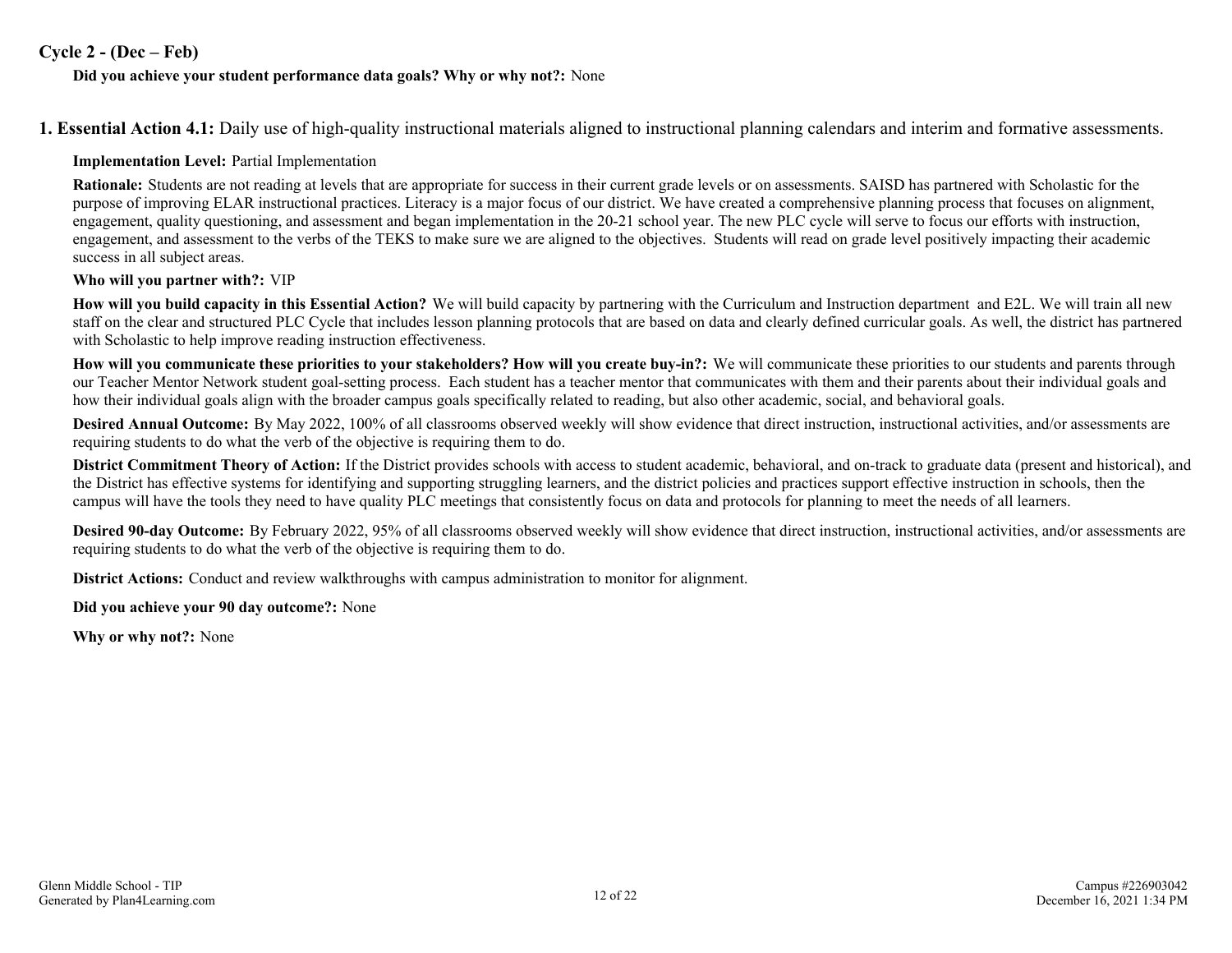| <b>Step 1 Details</b>                                                                                                                                                                                                                                                                                                                                                                                                                                                                                                            | <b>Formative Reviews</b>                                                                          |
|----------------------------------------------------------------------------------------------------------------------------------------------------------------------------------------------------------------------------------------------------------------------------------------------------------------------------------------------------------------------------------------------------------------------------------------------------------------------------------------------------------------------------------|---------------------------------------------------------------------------------------------------|
| Action Step 1: Debrief with PLC teams and campus leadership to review boosters and barriers of PLC<br>process.                                                                                                                                                                                                                                                                                                                                                                                                                   | <b>Progress toward Action Steps:</b><br>Necessary Adjustments/Next Steps: Monitor lesson planning |
| <b>Evidence Used to Determine Progress: Debrief notes</b><br>Person(s) Responsible: Campus Admin Team; Curriculum and Instruction<br><b>Resources Needed: Time</b><br><b>Addresses an Identified Challenge: No</b><br>Start Date: September 1, 2021 - Frequency: Quarterly - Evidence Collection Date:<br>November 30, 2021<br>Funding Sources: - 6300-Supplies and materials - \$500                                                                                                                                            |                                                                                                   |
| <b>Step 2 Details</b>                                                                                                                                                                                                                                                                                                                                                                                                                                                                                                            | <b>Formative Reviews</b>                                                                          |
| Action Step 2: Campus administration will continue with walkthrough schedule to monitor alignment of<br>PLC process to instructional delivery in the classroom and provide feedback to teachers.<br>Evidence Used to Determine Progress: Completed walkthroughs and feedback notes.<br>Person(s) Responsible: Campus administrative team<br><b>Resources Needed: Time</b><br><b>Addresses an Identified Challenge: Yes</b><br>Start Date: September 8, 2021 - Frequency: Weekly - Evidence Collection Date: December<br>10, 2021 | <b>Progress toward Action Steps:</b><br><b>Necessary Adjustments/Next Steps:</b>                  |
| <b>Step 3 Details</b>                                                                                                                                                                                                                                                                                                                                                                                                                                                                                                            | <b>Formative Reviews</b>                                                                          |
| Action Step 3: Campus administration will develop a walkthrough schedule to monitor alignment of PLC<br>process to instructional delivery in the classroom and provide feedback to teachers.<br>Evidence Used to Determine Progress: Completed walkthroughs and feedback notes.<br>Person(s) Responsible: Campus administrative team<br><b>Resources Needed: Time</b><br><b>Addresses an Identified Challenge: Yes</b><br>Start Date: September 8, 2021 - Frequency: Weekly - Evidence Collection Date: December                 | <b>Progress toward Action Steps:</b><br><b>Necessary Adjustments/Next Steps:</b>                  |
| 10, 2021                                                                                                                                                                                                                                                                                                                                                                                                                                                                                                                         |                                                                                                   |

**What challenges do you think you'll encounter in achieving desired campus or student outcomes for this cycle?:** Implementation of aligned lesson plans in the classroom.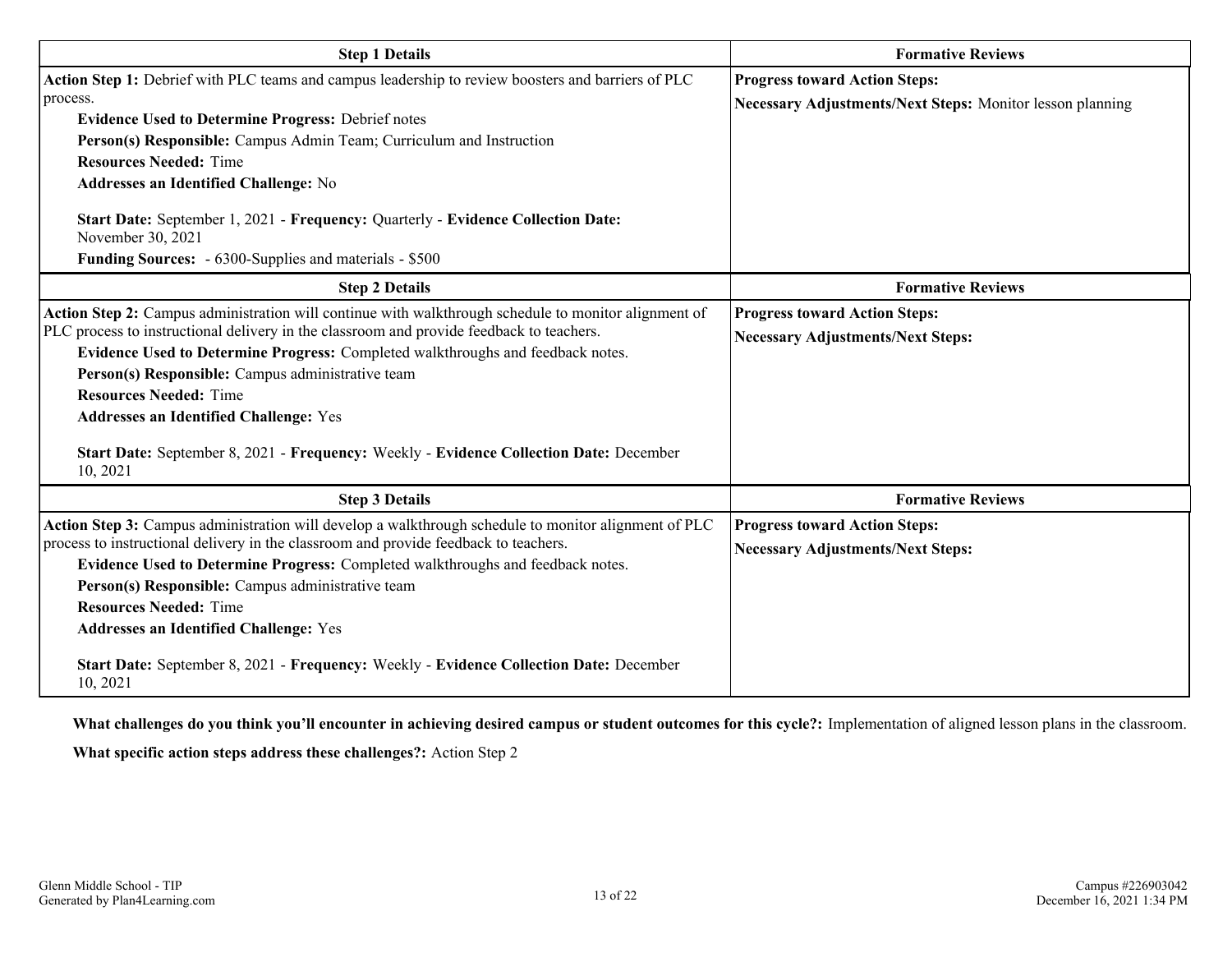#### **Cycle 2 - (Dec – Feb)**

#### **2. Essential Action 5.3:** Data-driven instruction.

**Implementation Level:** Partial Implementation

**Rationale:** We need to continue the work that was started last year with the regular and systematic approach to assessment, data disaggregation, planning for intervention and extension, and differentiated intervention and extension.

#### **Who will you partner with?:** VIP

**How will you build capacity in this Essential Action?** In partnership with Engage2Learn, Scholastic, and Math Solutions through our PLC process, all teachers will be given protected time to meet frequently and regularly for in-depth conversations about formative and interim student data to determine adjustments to instruction, setting, groupings, and materials focused on meeting the needs of both struggling learners and learners needing acceleration.

**How will you communicate these priorities to your stakeholders? How will you create buy-in?:** We will ensure our staff is aware of our priorities in our annual summer professional learning. We will continually get feedback from students and teachers through regular PLC meetings and the collection of student exemplars to gauge the success of the process. We will communicate this process and priority to our parents through our monthly parent updates as well as through our PTO meetings and Site-Based meetings.

**Desired Annual Outcome:** By December, 2021 all PLC's will have completed at least two learning cycles which include the data disaggregation meetings, analysis of student exemplars, planning for intervention and extension, differentiated instructional intervention, and reteaching and reassessing.

**District Commitment Theory of Action:** If the District provides schools with access to student academic, behavioral, and on-track to graduate data (present and historical),and the District has effective systems for identifying and supporting struggling learners, and the district policies and practices support effective instruction in schools, then the campus will have the tools they need to have quality PLC meetings that consistently focus on data and protocols for planning to meet the needs of all learners.

**Desired 90-day Outcome:** By the end of February 2022, all PLCs will have fully implemented their comprehensive plan for consistent calendared targeted intervention systems based on data collected from MAP as well as common formative assessments.

**District Actions:** The District will continue to provide support for PLC cycle process and development of assessments.

**Did you achieve your 90 day outcome?:** None

**Why or why not?:** None

| <b>Step 1 Details</b>                                                                                 | <b>Formative Reviews</b>                 |
|-------------------------------------------------------------------------------------------------------|------------------------------------------|
| Action Step 1: Design and communicate clear expectations for the PLC process due to the 50% reduction | <b>Progress toward Action Steps:</b>     |
| in planning time that teachers have this year.                                                        | <b>Necessary Adjustments/Next Steps:</b> |
| <b>Evidence Used to Determine Progress:</b> Documentation of clear expectations for how PLCs          |                                          |
| will operate (one-pager) due to the loss of planning time that was included in the previous year.     |                                          |
| <b>Person(s) Responsible: Principal, IC</b>                                                           |                                          |
| <b>Resources Needed:</b> Norms, Exemplar lesson plans, CKH social contract exemplars                  |                                          |
| <b>Addresses an Identified Challenge: None</b>                                                        |                                          |
|                                                                                                       |                                          |
| Start Date: September 1, 2021 - Frequency: One Time - Evidence Collection Date:                       |                                          |
| December 17, 2021                                                                                     |                                          |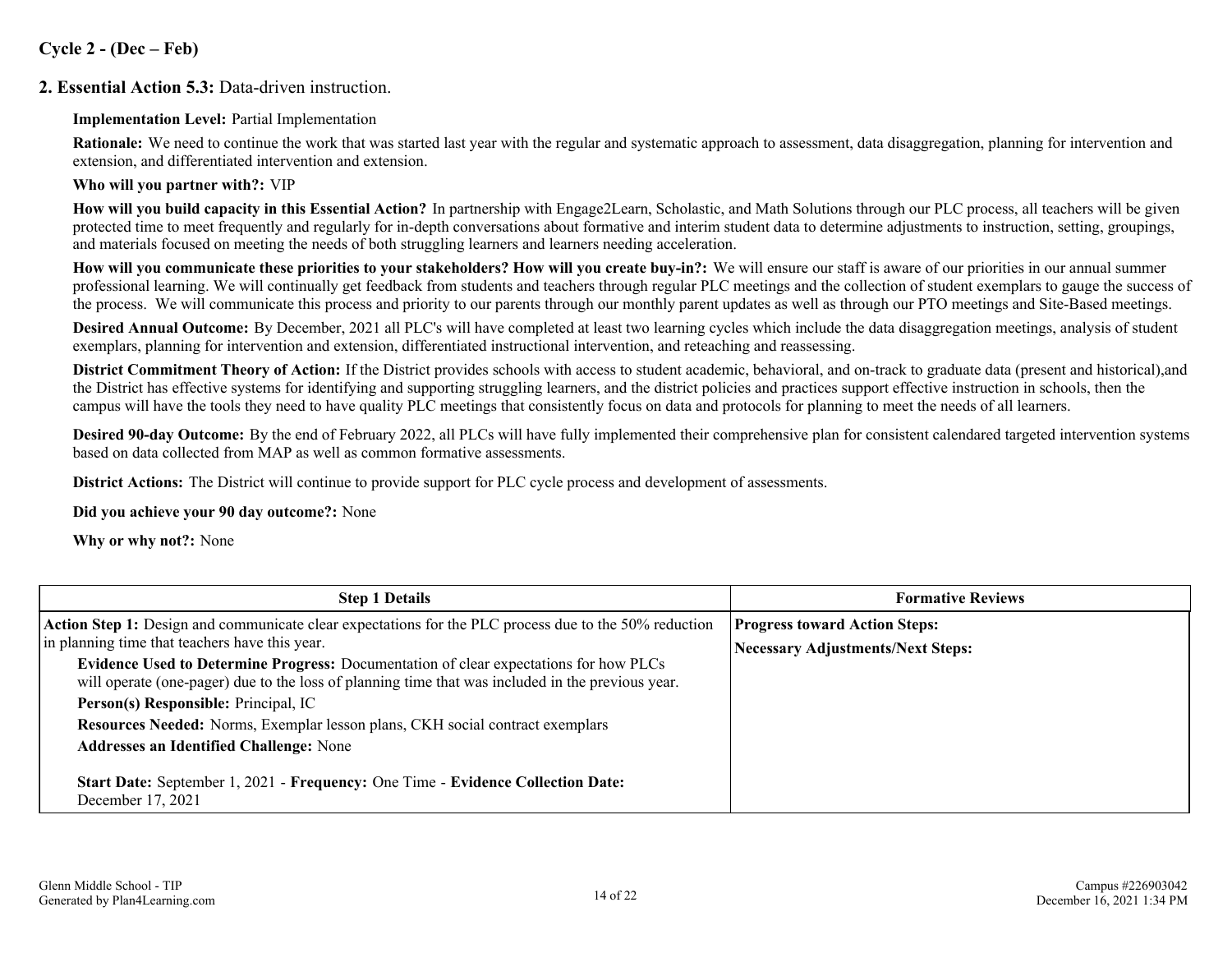| <b>Step 2 Details</b>                                                                                     | <b>Formative Reviews</b>                         |  |  |  |  |
|-----------------------------------------------------------------------------------------------------------|--------------------------------------------------|--|--|--|--|
| Action Step 2: Analyze MAP data with teachers during PLCs.                                                | <b>Progress toward Action Steps:</b>             |  |  |  |  |
| <b>Evidence Used to Determine Progress: MAP reports</b>                                                   | <b>Necessary Adjustments/Next Steps:</b>         |  |  |  |  |
| Person(s) Responsible: Principal, IC                                                                      |                                                  |  |  |  |  |
| <b>Resources Needed:</b> MAP growth and proficiency reports.                                              |                                                  |  |  |  |  |
| <b>Addresses an Identified Challenge: None</b>                                                            |                                                  |  |  |  |  |
| <b>Start Date:</b> October 1, 2021 - Frequency: Quarterly - Evidence Collection Date: November 1,<br>2021 |                                                  |  |  |  |  |
| <b>Step 3 Details</b>                                                                                     | <b>Formative Reviews</b>                         |  |  |  |  |
| <b>Action Step 3:</b> Review intervention groups and adjust based on formative assessments and quarterly  | <b>Progress toward Action Steps: No Progress</b> |  |  |  |  |
| assessment data.                                                                                          | <b>Necessary Adjustments/Next Steps:</b>         |  |  |  |  |
| <b>Evidence Used to Determine Progress:</b> Group lists and intervention strategies                       |                                                  |  |  |  |  |
| Person(s) Responsible: PLC, IC                                                                            |                                                  |  |  |  |  |
| <b>Resources Needed: Data</b>                                                                             |                                                  |  |  |  |  |
| <b>Addresses an Identified Challenge:</b> Yes                                                             |                                                  |  |  |  |  |
| <b>Start Date: January 4, 2022 - Frequency: Quarterly - Evidence Collection Date:</b> March 11,<br>2022   |                                                  |  |  |  |  |

**What challenges do you think you'll encounter in achieving desired campus or student outcomes for this cycle?:** Aligning the specific strategies for intervention for specific students who are not mastering content.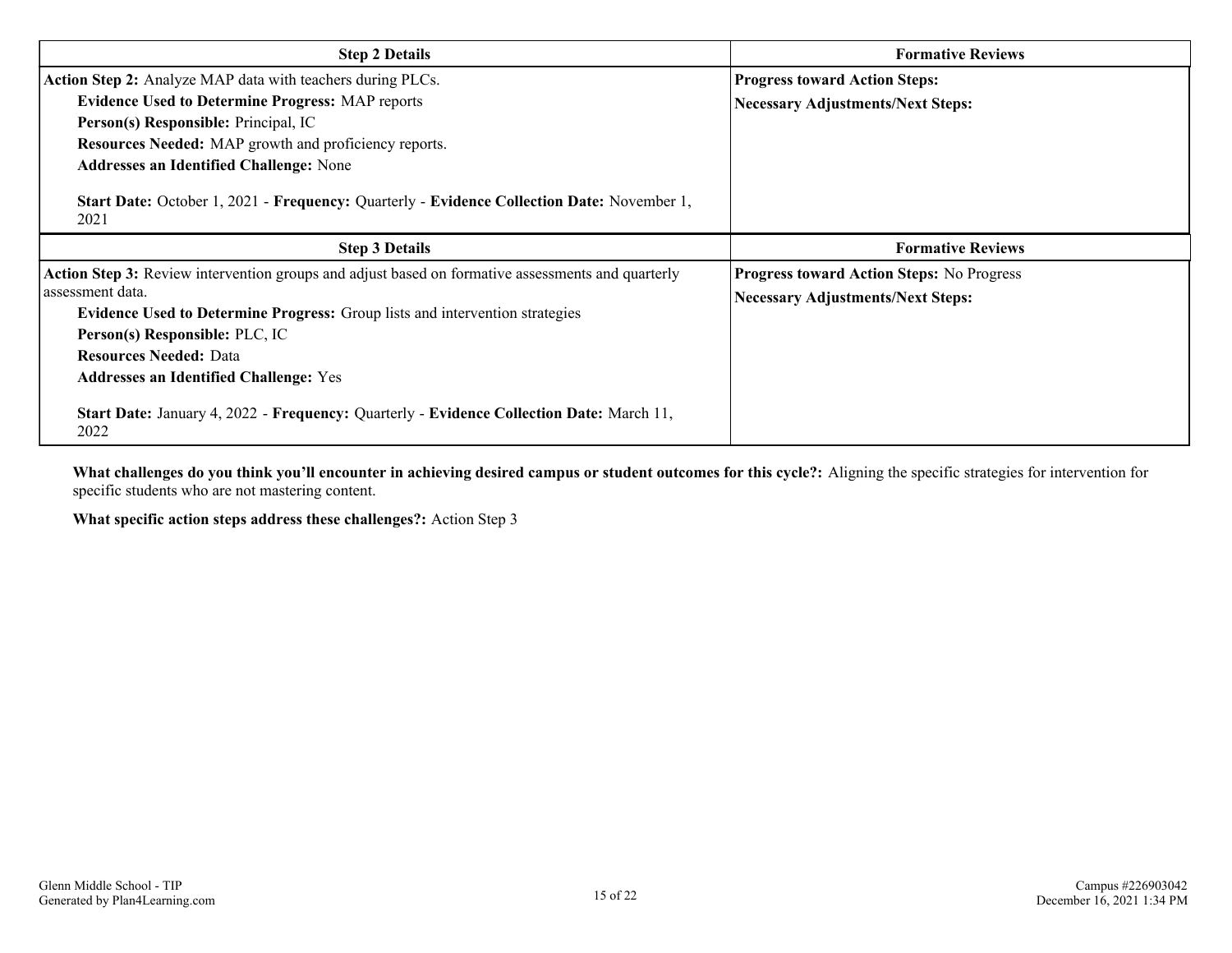#### **Cycle 3 - (Mar – May)**

**Did you achieve your student performance data goals? Why or why not?:** None

**1. Essential Action 4.1:** Daily use of high-quality instructional materials aligned to instructional planning calendars and interim and formative assessments.

#### **Implementation Level:** Partial Implementation

**Rationale:** Students are not reading at levels that are appropriate for success in their current grade levels or on assessments. SAISD has partnered with Scholastic for the purpose of improving ELAR instructional practices. Literacy is a major focus of our district. We have created a comprehensive planning process that focuses on alignment, engagement, quality questioning, and assessment and began implementation in the 20-21 school year. The new PLC cycle will serve to focus our efforts with instruction, engagement, and assessment to the verbs of the TEKS to make sure we are aligned to the objectives. Students will read on grade level positively impacting their academic success in all subject areas.

#### **Who will you partner with?:** VIP

**How will you build capacity in this Essential Action?** We will build capacity by partnering with the Curriculum and Instruction department and E2L. We will train all new staff on the clear and structured PLC Cycle that includes lesson planning protocols that are based on data and clearly defined curricular goals. As well, the district has partnered with Scholastic to help improve reading instruction effectiveness.

**How will you communicate these priorities to your stakeholders? How will you create buy-in?:** We will communicate these priorities to our students and parents through our Teacher Mentor Network student goal-setting process. Each student has a teacher mentor that communicates with them and their parents about their individual goals and how their individual goals align with the broader campus goals specifically related to reading, but also other academic, social, and behavioral goals.

**Desired Annual Outcome:** By May 2022, 100% of all classrooms observed weekly will show evidence that direct instruction, instructional activities, and/or assessments are requiring students to do what the verb of the objective is requiring them to do.

**District Commitment Theory of Action:** If the District provides schools with access to student academic, behavioral, and on-track to graduate data (present and historical), and the District has effective systems for identifying and supporting struggling learners, and the district policies and practices support effective instruction in schools, then the campus will have the tools they need to have quality PLC meetings that consistently focus on data and protocols for planning to meet the needs of all learners.

**Desired 90-day Outcome:** By May 2022, 100% of all classrooms observed weekly will show evidence that direct instruction, instructional activities, and/or assessments are requiring students to do what the verb of the objective is requiring them to do.

**District Actions:** None

**Did you achieve your 90 day outcome?:** None

**Why or why not?:** None

**Did you achieve your annual outcome? Why or why not?:** None

**What challenges do you think you'll encounter in achieving desired campus or student outcomes for this cycle?:** None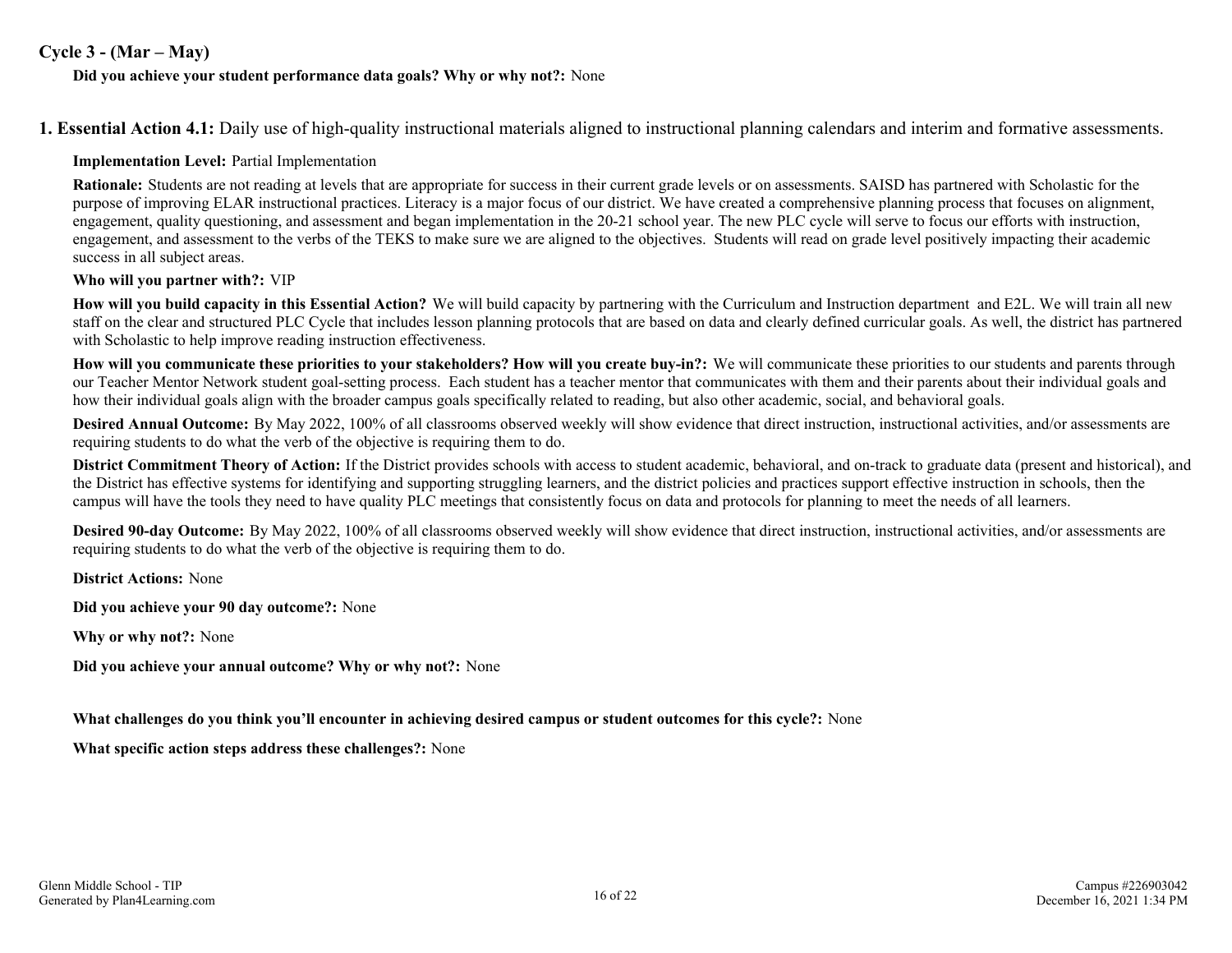#### **Cycle 3 - (Mar – May)**

#### **2. Essential Action 5.3:** Data-driven instruction.

**Implementation Level:** Partial Implementation

**Rationale:** We need to continue the work that was started last year with the regular and systematic approach to assessment, data disaggregation, planning for intervention and extension, and differentiated intervention and extension.

**Who will you partner with?:** VIP

**How will you build capacity in this Essential Action?** In partnership with Engage2Learn, Scholastic, and Math Solutions through our PLC process, all teachers will be given protected time to meet frequently and regularly for in-depth conversations about formative and interim student data to determine adjustments to instruction, setting, groupings, and materials focused on meeting the needs of both struggling learners and learners needing acceleration.

**How will you communicate these priorities to your stakeholders? How will you create buy-in?:** We will ensure our staff is aware of our priorities in our annual summer professional learning. We will continually get feedback from students and teachers through regular PLC meetings and the collection of student exemplars to gauge the success of the process. We will communicate this process and priority to our parents through our monthly parent updates as well as through our PTO meetings and Site-Based meetings.

**Desired Annual Outcome:** By December, 2021 all PLC's will have completed at least two learning cycles which include the data disaggregation meetings, analysis of student exemplars, planning for intervention and extension, differentiated instructional intervention, and reteaching and reassessing.

**District Commitment Theory of Action:** If the District provides schools with access to student academic, behavioral, and on-track to graduate data (present and historical),and the District has effective systems for identifying and supporting struggling learners, and the district policies and practices support effective instruction in schools, then the campus will have the tools they need to have quality PLC meetings that consistently focus on data and protocols for planning to meet the needs of all learners.

**Desired 90-day Outcome:** By February 2022, all PLCs will have fully implemented their comprehensive plan for consistent calendared targeted intervention systems based on data collected from MAP as well as common formative assessments.

**District Actions:** None

**Did you achieve your 90 day outcome?:** None

**Why or why not?:** None

**Did you achieve your annual outcome? Why or why not?:** None

**What challenges do you think you'll encounter in achieving desired campus or student outcomes for this cycle?:** None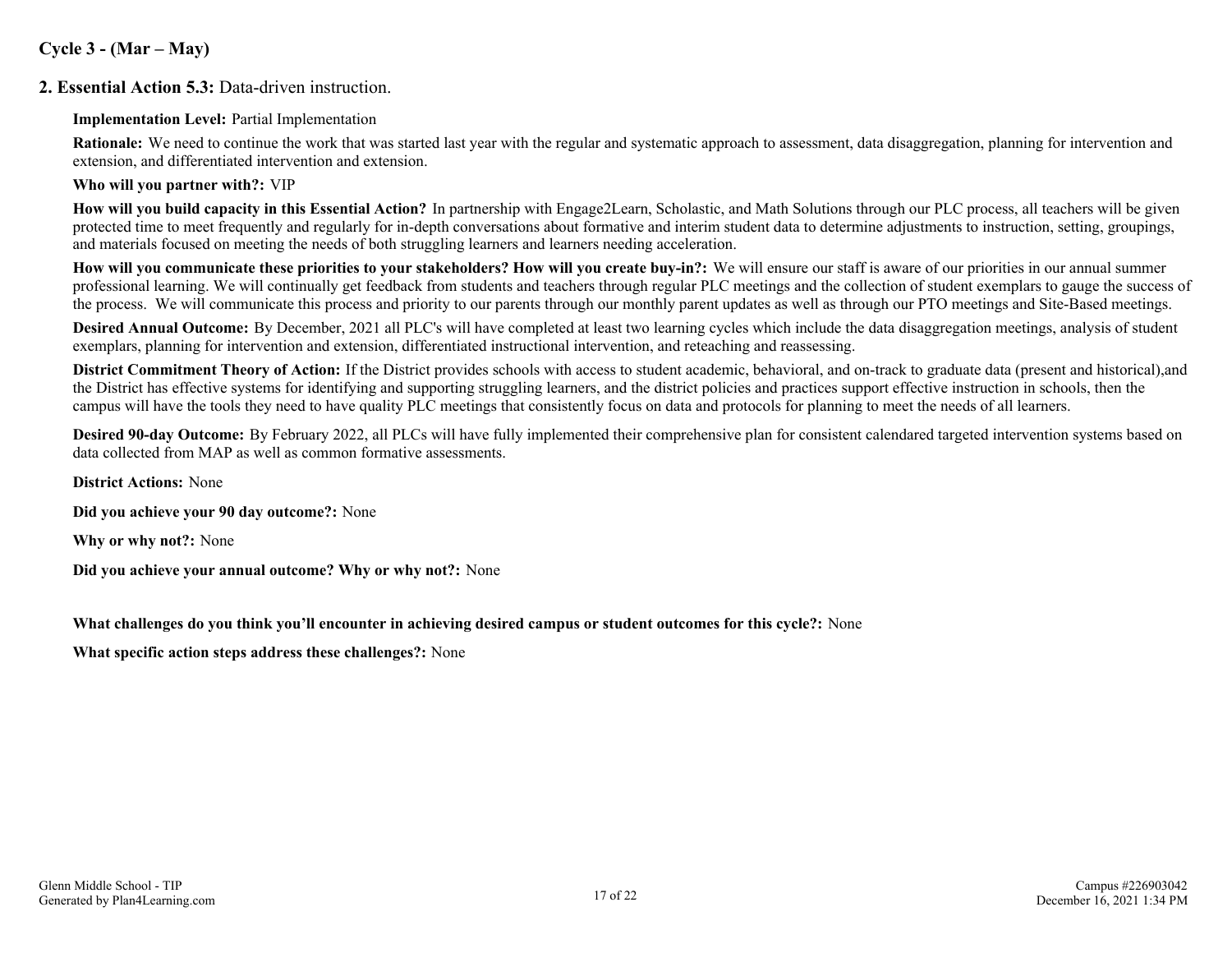**Cycle 4 - (Jun – Aug)**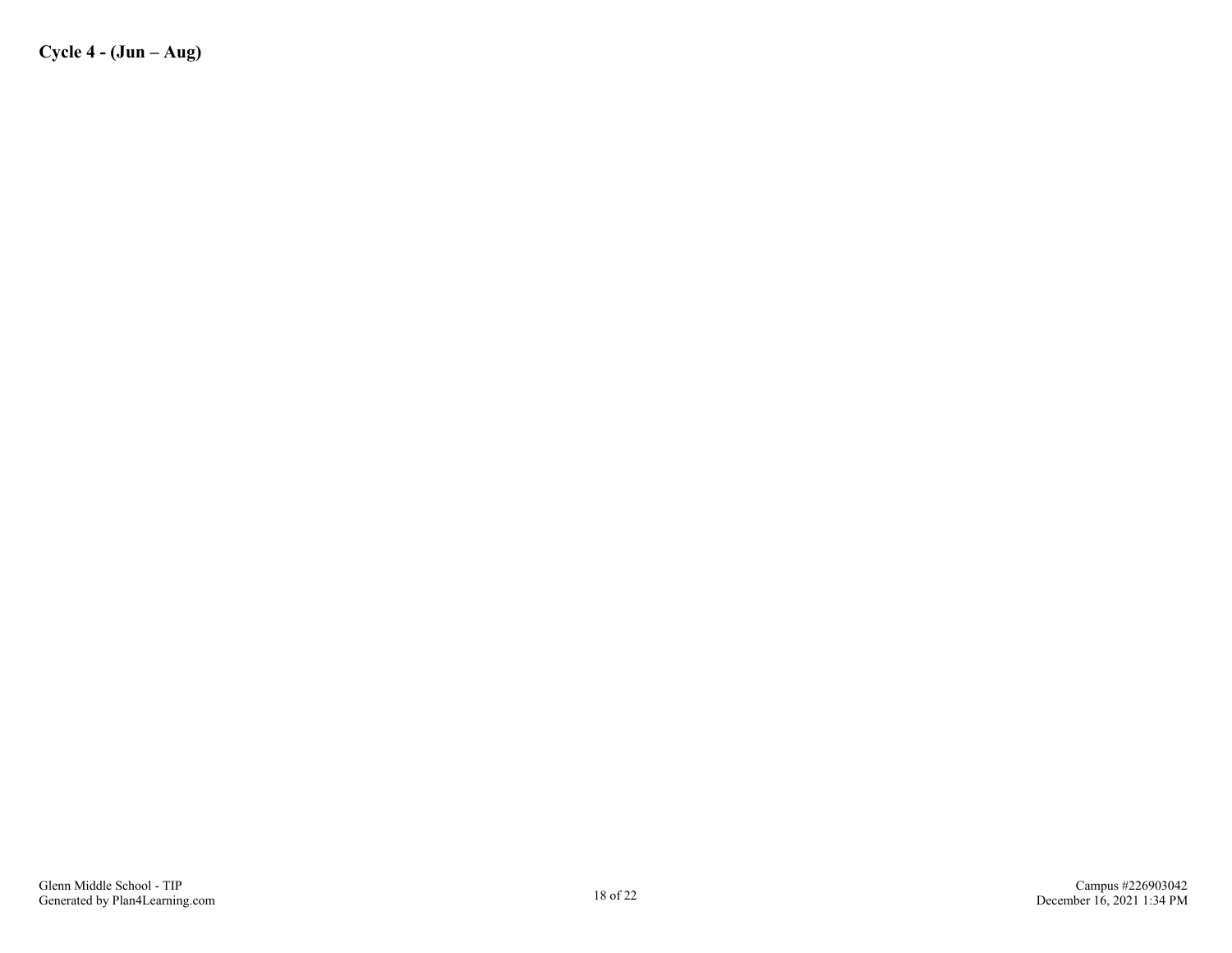# **Campus Grant Funding Summary**

| 6100-Payroll                              |                                                                                          |                |                                           |                                           |             |  |  |  |  |
|-------------------------------------------|------------------------------------------------------------------------------------------|----------------|-------------------------------------------|-------------------------------------------|-------------|--|--|--|--|
| Cycle                                     | <b>Essential Action</b><br><b>Resources Needed</b><br><b>Account Code</b><br><b>Step</b> |                |                                           |                                           |             |  |  |  |  |
|                                           |                                                                                          |                |                                           |                                           |             |  |  |  |  |
|                                           |                                                                                          |                |                                           | Sub-Total                                 | \$0.00      |  |  |  |  |
| <b>Budgeted Budget Object Code Amount</b> |                                                                                          |                |                                           |                                           |             |  |  |  |  |
|                                           |                                                                                          |                |                                           | +/- Difference                            | \$14,526.00 |  |  |  |  |
|                                           |                                                                                          |                | 6200-Professional and contracted services |                                           |             |  |  |  |  |
| Cycle                                     | <b>Essential Action</b>                                                                  | <b>Step</b>    | <b>Resources Needed</b>                   | <b>Account Code</b>                       | Amount      |  |  |  |  |
|                                           |                                                                                          |                |                                           |                                           | \$0.00      |  |  |  |  |
|                                           |                                                                                          |                |                                           | Sub-Total                                 | \$0.00      |  |  |  |  |
|                                           |                                                                                          |                |                                           | <b>Budgeted Budget Object Code Amount</b> | \$47,540.00 |  |  |  |  |
|                                           |                                                                                          |                |                                           | +/- Difference                            | \$47,540.00 |  |  |  |  |
|                                           |                                                                                          |                | 6300-Supplies and materials               |                                           |             |  |  |  |  |
| Cycle                                     | <b>Essential Action</b><br><b>Resources Needed</b><br><b>Account Code</b><br><b>Step</b> |                |                                           |                                           |             |  |  |  |  |
| 1                                         | 1                                                                                        | $\overline{2}$ |                                           |                                           | \$500.00    |  |  |  |  |
| 2                                         | $\mathbf{1}$<br>1                                                                        |                |                                           |                                           |             |  |  |  |  |
| Sub-Total                                 |                                                                                          |                |                                           |                                           |             |  |  |  |  |
|                                           |                                                                                          |                |                                           | <b>Budgeted Budget Object Code Amount</b> | \$31,264.00 |  |  |  |  |
|                                           |                                                                                          |                |                                           | +/- Difference                            | \$30,264.00 |  |  |  |  |
|                                           |                                                                                          |                | 6400-Other operating costs                |                                           |             |  |  |  |  |
| Cycle                                     | <b>Essential Action</b>                                                                  | <b>Step</b>    | <b>Resources Needed</b>                   | <b>Account Code</b>                       | Amount      |  |  |  |  |
|                                           |                                                                                          |                |                                           |                                           | \$0.00      |  |  |  |  |
|                                           |                                                                                          |                |                                           | Sub-Total                                 | \$0.00      |  |  |  |  |
| <b>Budgeted Budget Object Code Amount</b> |                                                                                          |                |                                           |                                           |             |  |  |  |  |
|                                           |                                                                                          |                |                                           | +/- Difference                            | \$849.00    |  |  |  |  |
| <b>6600-Capital Outlay</b>                |                                                                                          |                |                                           |                                           |             |  |  |  |  |
| Cycle                                     | <b>Essential Action</b>                                                                  | <b>Step</b>    | <b>Resources Needed</b>                   | <b>Account Code</b>                       | Amount      |  |  |  |  |
|                                           |                                                                                          |                |                                           |                                           | \$0.00      |  |  |  |  |
| Sub-Total                                 |                                                                                          |                |                                           |                                           |             |  |  |  |  |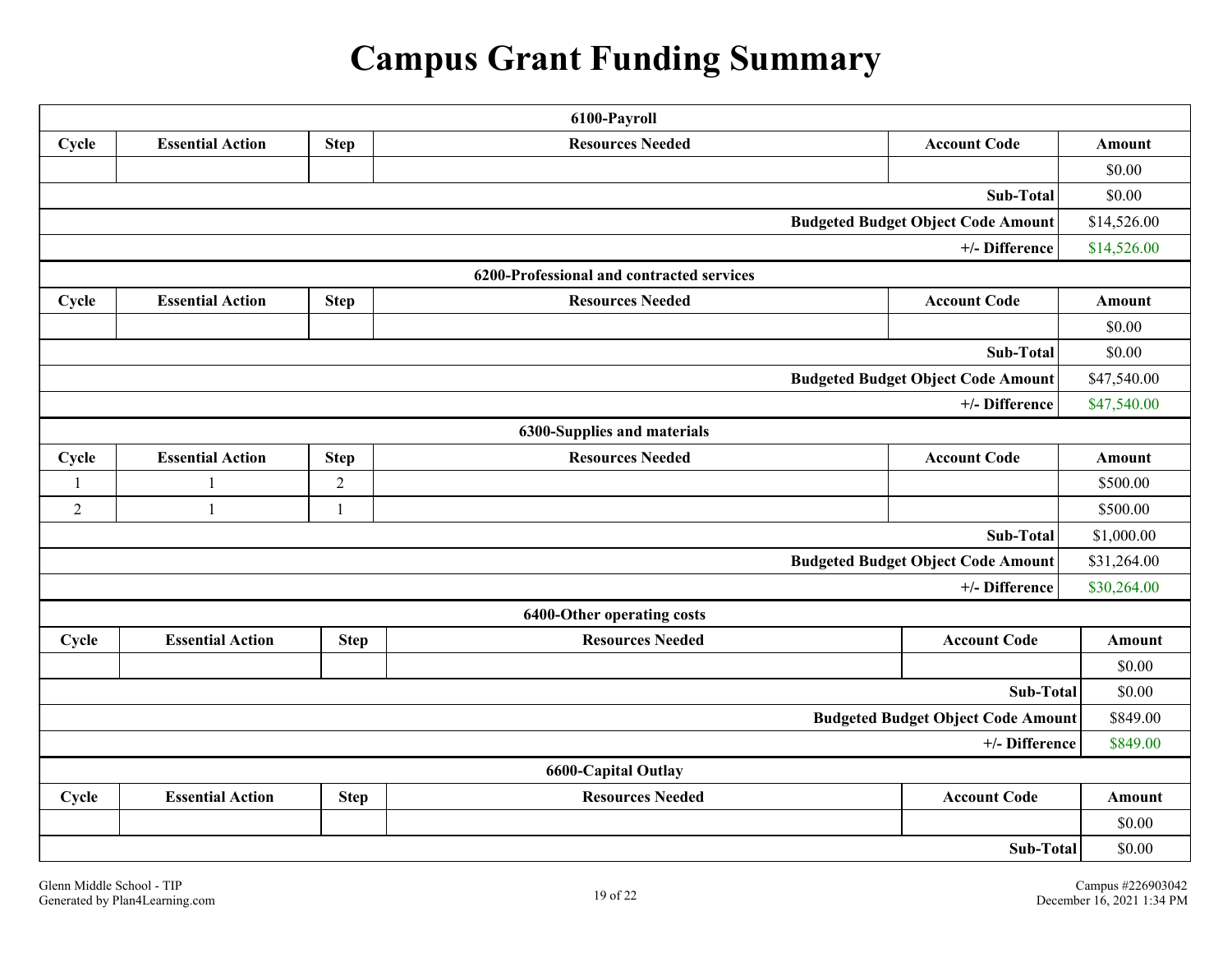| <b>6600-Capital Outlay</b>                |                                                                                          |             |                         |                                           |        |  |  |  |
|-------------------------------------------|------------------------------------------------------------------------------------------|-------------|-------------------------|-------------------------------------------|--------|--|--|--|
| Cycle                                     | <b>Essential Action</b><br><b>Step</b><br><b>Resources Needed</b><br><b>Account Code</b> |             |                         |                                           |        |  |  |  |
|                                           |                                                                                          |             |                         | <b>Budgeted Budget Object Code Amount</b> | \$0.00 |  |  |  |
|                                           |                                                                                          |             |                         | +/- Difference                            | \$0.00 |  |  |  |
|                                           |                                                                                          |             | <b>Indirect Costs</b>   |                                           |        |  |  |  |
| Cycle                                     | <b>Essential Action</b>                                                                  | <b>Step</b> | <b>Resources Needed</b> | <b>Account Code</b>                       | Amount |  |  |  |
|                                           |                                                                                          |             |                         |                                           | \$0.00 |  |  |  |
|                                           |                                                                                          |             |                         | Sub-Total                                 | \$0.00 |  |  |  |
| <b>Budgeted Budget Object Code Amount</b> |                                                                                          |             |                         |                                           |        |  |  |  |
| +/- Difference                            |                                                                                          |             |                         |                                           | \$0.00 |  |  |  |
| <b>Grand Total</b>                        |                                                                                          |             |                         |                                           |        |  |  |  |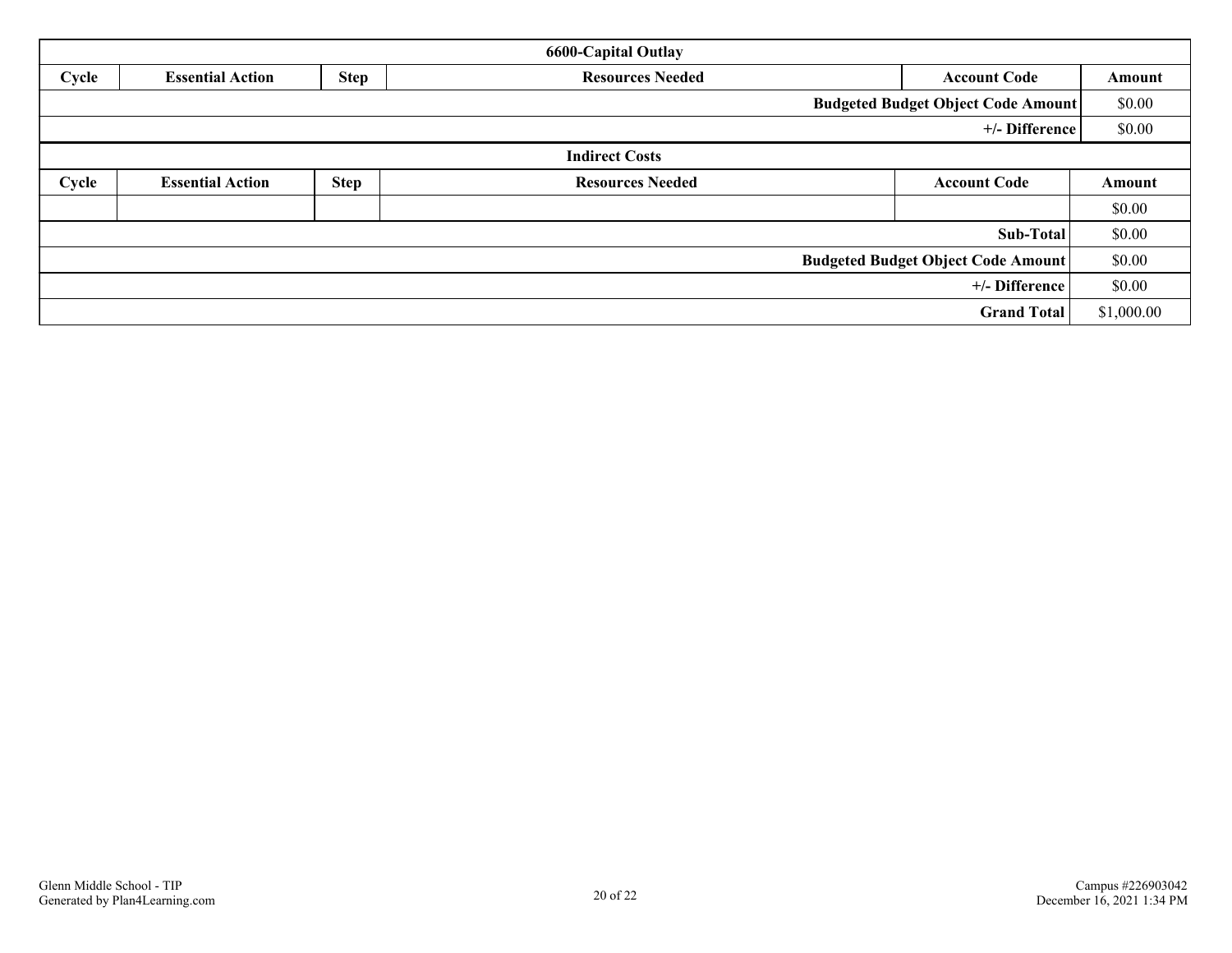| <b>Student Data</b> |                                                    |               |                    |                   |             |                  |                |                  |                             |                                      |                   |                          |                                      |                   |                          |                          |                          |
|---------------------|----------------------------------------------------|---------------|--------------------|-------------------|-------------|------------------|----------------|------------------|-----------------------------|--------------------------------------|-------------------|--------------------------|--------------------------------------|-------------------|--------------------------|--------------------------|--------------------------|
|                     |                                                    |               |                    |                   |             |                  |                | % of Assessments |                             |                                      |                   |                          |                                      |                   |                          |                          |                          |
| Core                | <b>Sub Metrics</b>                                 | <b>Scrade</b> | <b>Student</b>     | Subject           | Performance | <b>Summative</b> | 2019           | 2021             | 2021 Participation<br>Rates |                                      | Cycle 1           |                          |                                      | Cycle 2           |                          | 2022 Accountability Goal |                          |
| <b>Metrics</b>      |                                                    |               | <b>Group</b>       | <b>Tested</b>     | Level       | Assessment       | <b>Results</b> | <b>Results</b>   |                             | <b>Assessment Type</b>               | Formative<br>Goal | Actual<br><b>Results</b> | <b>Assessment Type</b>               | Formative<br>Goal | Actual<br><b>Results</b> | <b>Summative</b><br>Goal | Actual<br><b>Results</b> |
|                     |                                                    | All           | All                | Reading           | Approaches  | <b>STAAR</b>     | 70             | 53               | 93                          | <b>MAP</b>                           | 68                | 75                       | MAP                                  | 70                |                          | 75                       |                          |
|                     |                                                    | All           | All                | Reading           | Meets       | <b>STAAR</b>     | 38             | 29               | 93                          | <b>MAP</b>                           | 35                | 41                       | MAP                                  | 35                |                          | 40                       |                          |
|                     |                                                    | All           | All                | Reading           | Masters     | <b>STAAR</b>     | 18             | 11               | 93                          | <b>MAP</b>                           | 20                | 15                       | MAP                                  | 20 <sup>2</sup>   |                          | 35                       |                          |
|                     |                                                    | All           | All                | Mathematics       | Approaches  | <b>STAAR</b>     | 77             | 53               | 91                          | <b>MAP</b>                           | 65                | 70                       | MAP                                  | 68                |                          | 70                       |                          |
|                     |                                                    | All           | All                | Mathematics       | Meets       | <b>STAAR</b>     | 40             | 25               | 91                          | <b>MAP</b>                           | 35                | 27                       | MAP                                  | 35                |                          | 35                       |                          |
|                     |                                                    | All           | All                | Mathematics       | Masters     | <b>STAAR</b>     | 13             | 10               | 91                          | <b>MAP</b>                           | 20                | $\overline{7}$           | MAP                                  | 20                |                          | 25                       |                          |
|                     |                                                    | All           | All                | Science           | Approaches  | <b>STAAR</b>     | 78             | 52               | 93                          | <b>MAP</b>                           | 75                | 72                       | MAP                                  | 80                |                          | 85                       |                          |
|                     |                                                    | All           | All                | Science           | Meets       | <b>STAAR</b>     | 41             | 30               | 93                          | <b>MAP</b>                           | 40                | 43                       | MAP                                  | 45                |                          | 45                       |                          |
| 1. Domain           | # of Students at Approaches, Meets,<br>and Masters | All           | All                | Science           | Masters     | <b>STAAR</b>     | 17             | 17               | 93                          | <b>MAP</b>                           | 30 <sup>°</sup>   | 16                       | MAP                                  | 35                |                          | 35                       |                          |
|                     |                                                    | All           | All                | Writing           | Approaches  | <b>STAAR</b>     | 68             | 59               | 93                          | <b>Interim Assessment</b>            | 65                | 88                       | <b>Interim Assessment</b>            | 70                |                          |                          |                          |
|                     |                                                    | All           | All                | Writing           | Meets       | <b>STAAR</b>     | 35             | 25               | 93                          | <b>Interim Assessment</b>            | 35 <sup>5</sup>   | 13                       | <b>Interim Assessment</b>            | 35                |                          |                          |                          |
|                     |                                                    | All           | All                | Writing           | Masters     | <b>STAAR</b>     | 13             | $\Omega$         | 93                          | <b>Interim Assessment</b>            | 20                | 13                       | Interim Assessment                   | 20                |                          |                          |                          |
|                     |                                                    | All           | All                | Social<br>Studies | Approaches  | <b>STAAR</b>     | 59             | 43               | 92                          | <b>District Created</b><br>Benchmark | 60                | $\overline{0}$           | <b>District Created</b><br>Benchmark | 65                |                          | 70                       |                          |
|                     |                                                    | All           | All                | Social<br>Studies | Meets       | <b>STAAR</b>     | 24             | 19               | 92                          | <b>District Created</b><br>Benchmark | 25                | $\Omega$                 | <b>District Created</b><br>Benchmark | 2.5               |                          | 30                       |                          |
|                     |                                                    | All           | All                | Social<br>Studies | Masters     | <b>STAAR</b>     | $\mathbf{Q}$   | $\mathbf Q$      | 92                          | <b>District Created</b><br>Benchmark | 10                | $\theta$                 | <b>District Created</b><br>Benchmark | 10                |                          | 15                       |                          |
| 2. Domain           | <b>Academic Achievement</b><br>Focus 1             | All           | <b>Econ Disadv</b> | Mathematics       | NA          | <b>STAAR</b>     | 27             | 14               | 92                          | <b>MAP</b>                           | 30 <sup>°</sup>   | 46                       | MAP                                  | 33                |                          | 36                       |                          |
|                     | <b>Academic Achievement</b><br>Focus 2             | All           | <b>Econ Disady</b> | Reading           | NA          | <b>STAAR</b>     | 25             | 20               | 100                         | <b>MAP</b>                           | 28                | 53                       | MAP                                  | 32                |                          | 35                       |                          |